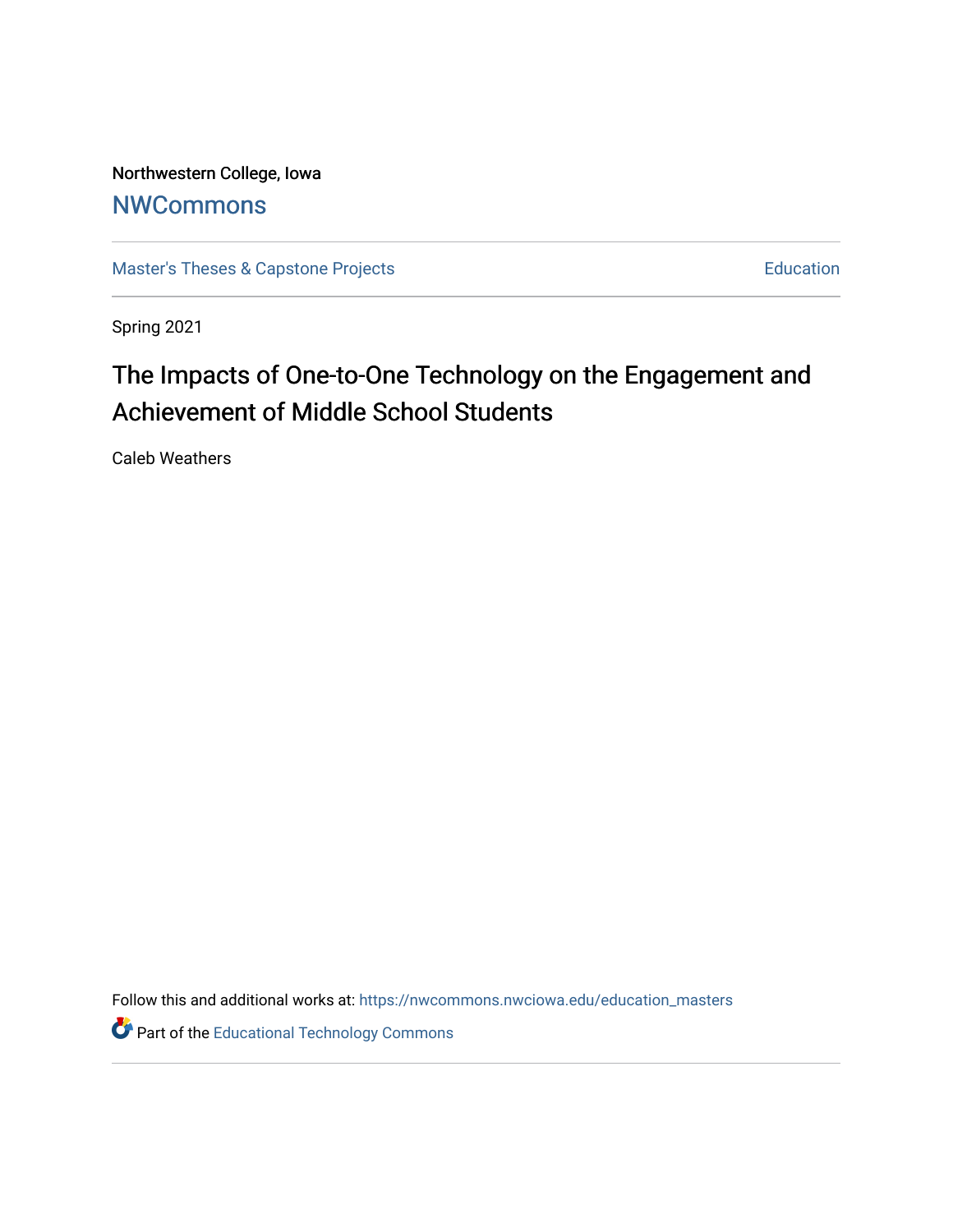The Impacts of One-to-One Technology on the Engagement and Achievement of Middle School

Students

Caleb Weathers

Northwestern College

A Literature Review Presented

in Partial Fulfillment of the Requirements

For the Degree of Master of Education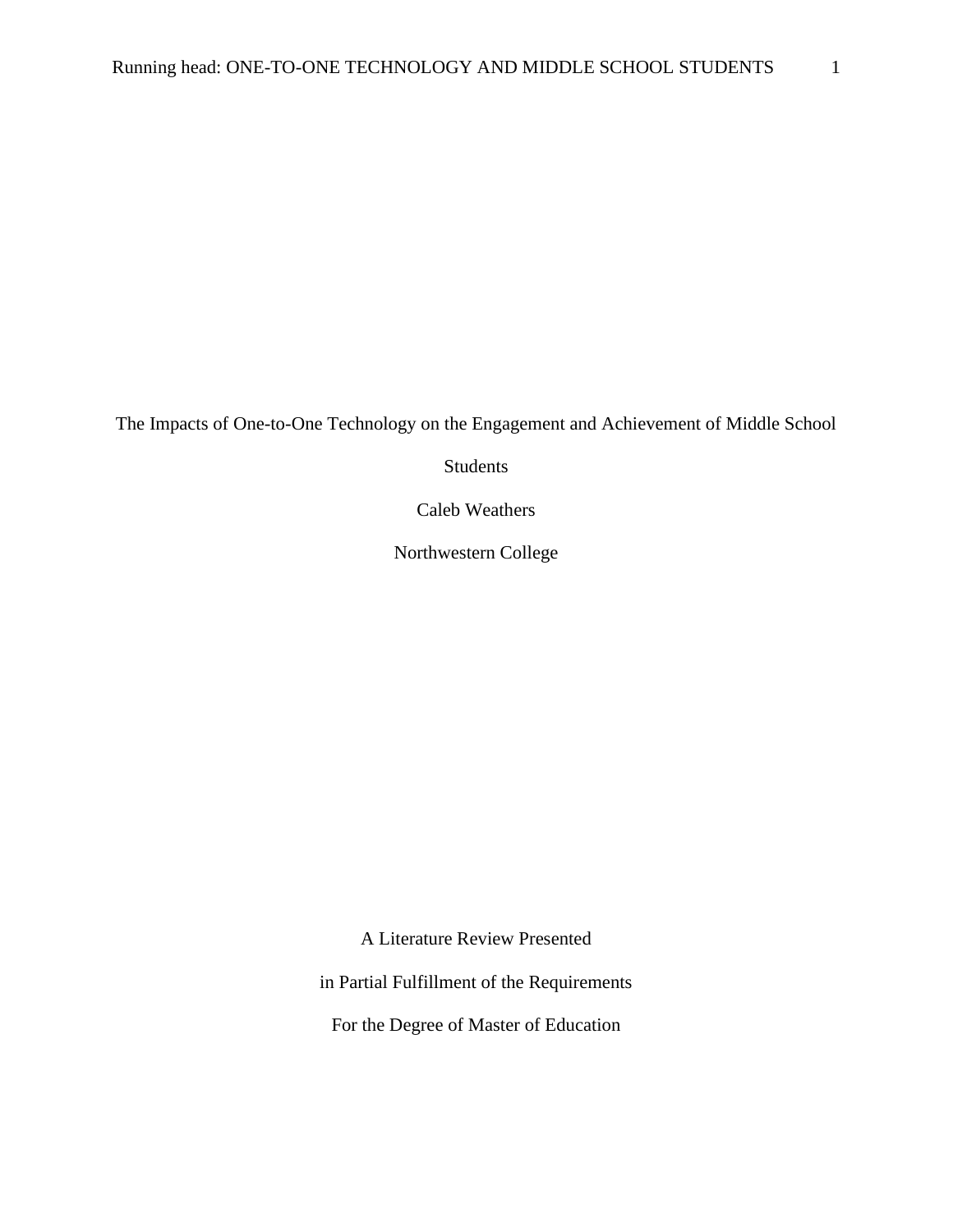### Table of Contents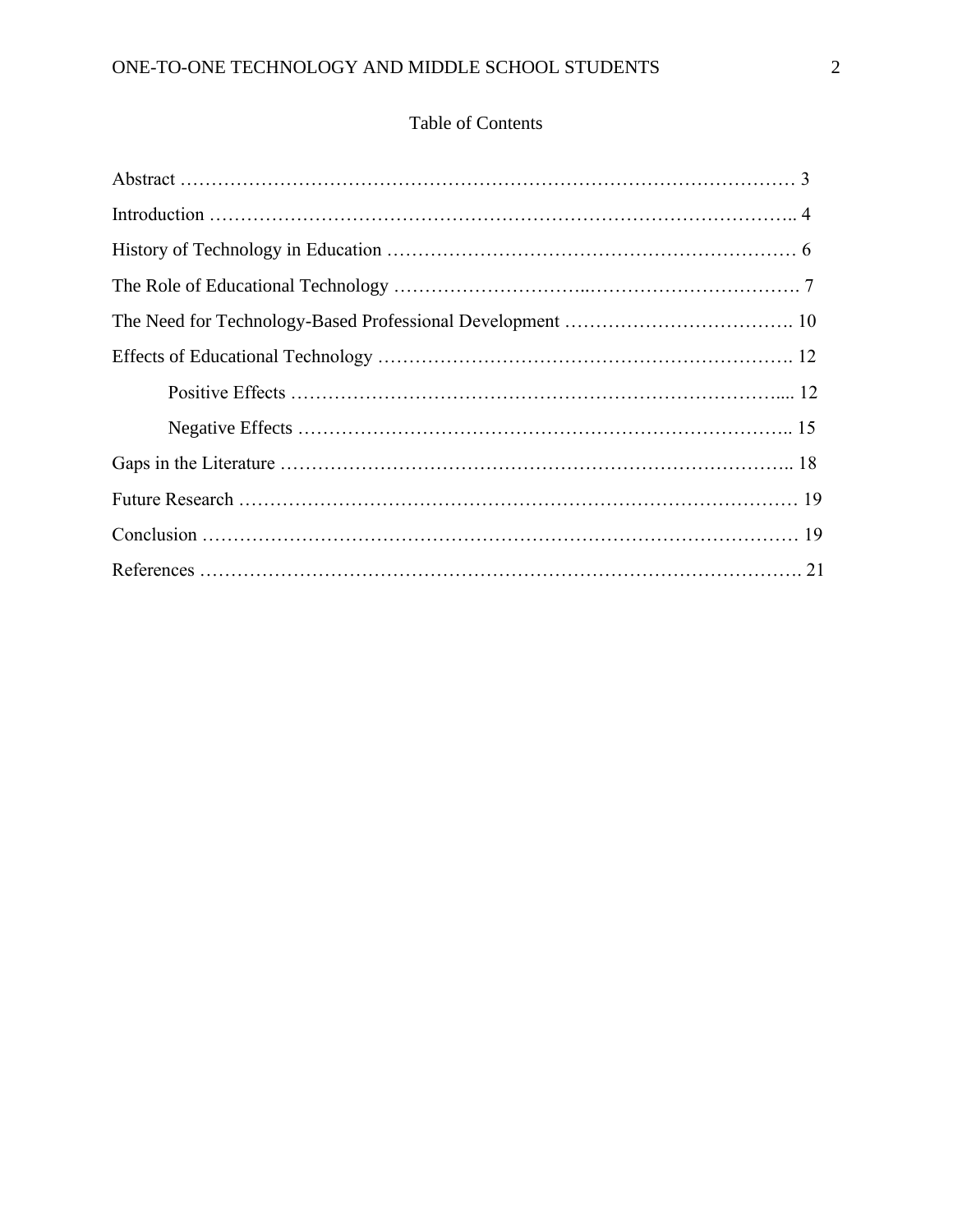#### Abstract

This literature review discusses the many effects, both positive and negative, of educational technology on 21<sup>st</sup> century students. The specific problem at hand is determining the true effects of this technology integration on students' overall levels of academic engagement and achievement. More specifically, the purpose of this research is to determine the potential effects of technology integration on middle school students' engagement and achievement. The review begins by examining the history of technology in education and how it has progressed over the years. Moving forward, the review then examines the perceived role of technology in education. From there, the review examines the revealed need for proper professional development for teachers in order to afford them the opportunity to integrate and implement educational technology in appropriate ways in order to allow for the most positive effects possible on student engagement and achievement. Moving forward, the review discusses the many positive effects of technology on student engagement and achievement prior to exploring the contrary negative effects of the technology found by other researchers. The review closes by exploring a major gap that limited the intended research, discovering that there is little research on the effects of technology on middle school students' engagement and achievement, thus causing need for further research in this specific area in the future.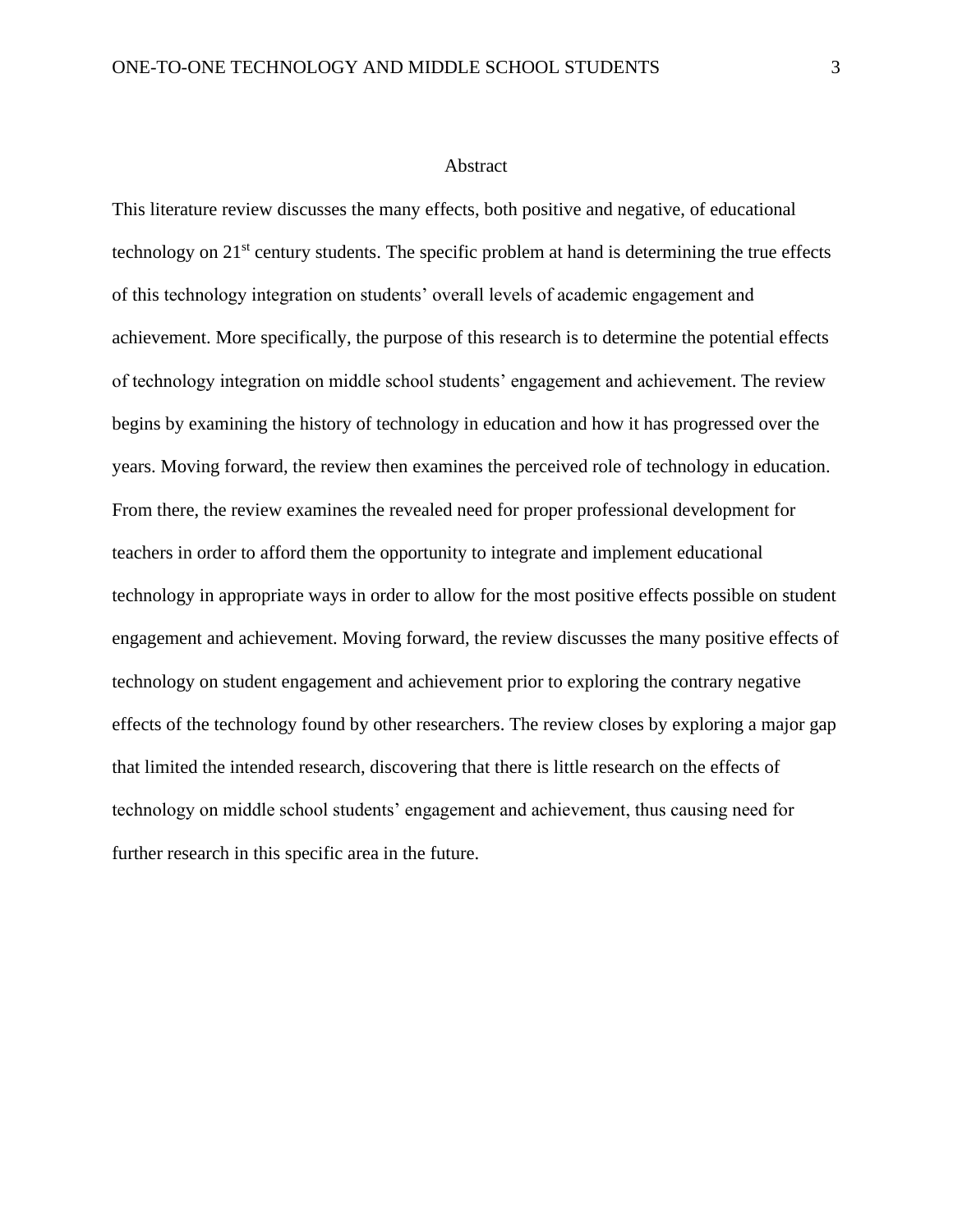## **The Impact of One-to-One Technology on the Engagement and Achievement of Middle School Students**

Many of today's twenty-first century students have never witnessed the absence of technology in their classrooms. From the time many of them entered elementary school, they entered a classroom in which the teacher had a device, and in many cases, they, too, were equipped with a device as a result of the move toward the one-to-one technology model. In fact, in 2017, the Consortium for School Networking found that 40% (approximately 5,500) of the school districts within the United States were following the one-to-one model (Medlin, 2019). While technology is not brand new to the classroom (became more popularized during the 1980s), the push for the integration of technology is largely in part to the No Child Left Behind Act of 2002 (NCLB), as the United States government began to seek digital literacy among students by the time, they completed eighth grade (Harris, Al-Bataineh, & Al-Bataineh, 2016). As a result of this push and the pressures brought on by NCLB, schools are facing more and more pressure to deliver positive test results, and specifically, they are facing pressure to prepare today's students for the technological world in which they will be released. The problem, however, is determining the true effects of this demand of technology integration on students' overall levels of academic engagement and achievement.

Understanding that technology is now at the helm of almost everything in society, it is understandable that the rapid integration and implementation of technology in education is necessary in order to prepare students for the real world and the workforce. However, as technology begins to become more prevalent in today's schools, it is important to consider the intended role of technology and observe the overall effects of the technology on today's students. Specifically, it is crucial to observe the impacts of technology on the overall engagement and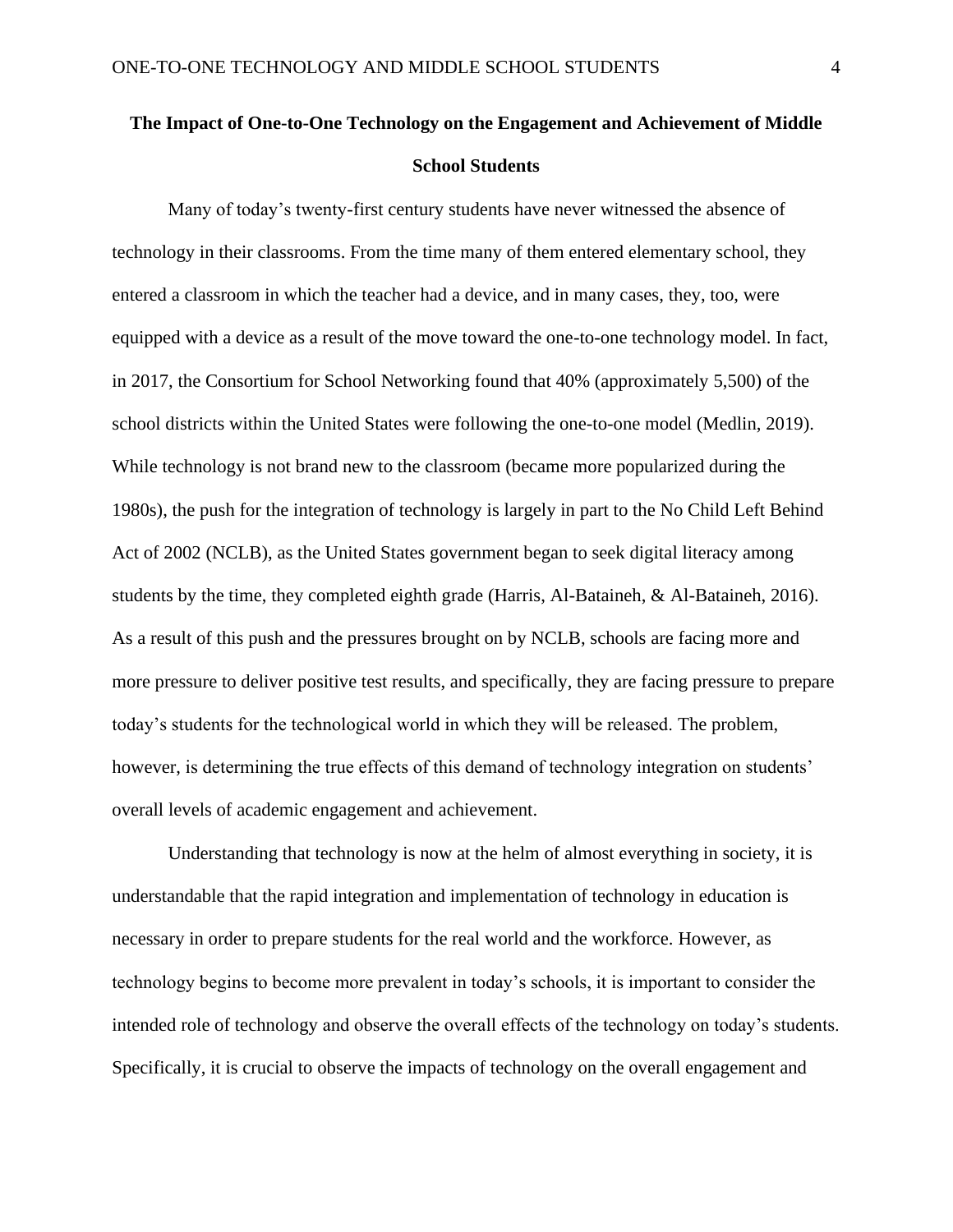achievement of students resulting from the heightened use of technology in the classroom. With this in mind, this literature review focuses on the history and role of technology in education, and the overall beneficial and negative impacts of technology in education. This literature review also seeks to highlight any recurring themes within the literature as well as any gaps that may be present, thus identifying areas needing further research. Overall, the purpose of this research is to determine the potential effects of technology integration on middle school students' engagement and achievement.

The topic of technology in education is a broad one, and therefore, it was essential to begin this research by first identifying the history of the use of technology in education and then narrowing the search from there. Once discovering the history of technology in education, it was important to determine the many roles in which it has played over the years in order to fully understand how and/or why it has taken off so rapidly in the  $21<sup>st</sup>$ -century classroom. Through identifying the foundation of technology in education and its role in the classroom, it was clear as to why this research was necessary. Moving forward, engagement and achievement were at the forefront of the key words guiding the research; however, reminded of the broadness of the topic, the results began to become overwhelming, but a few key themes began to make themselves clear. A reoccurring idea in the literature that continued showing itself was the idea of professional development, thus focusing the search on professional development's role in effective technology integration as it was apparent that it played a major role in how technology could affect students. This then led the search to focus on the specific effects of technology concerning the positive and negative effects on engagement and achievement. It was important throughout the process as new themes emerged to continue to keep engagement and achievement as a guiding principal within each theme. The focus of the research, however, was not only on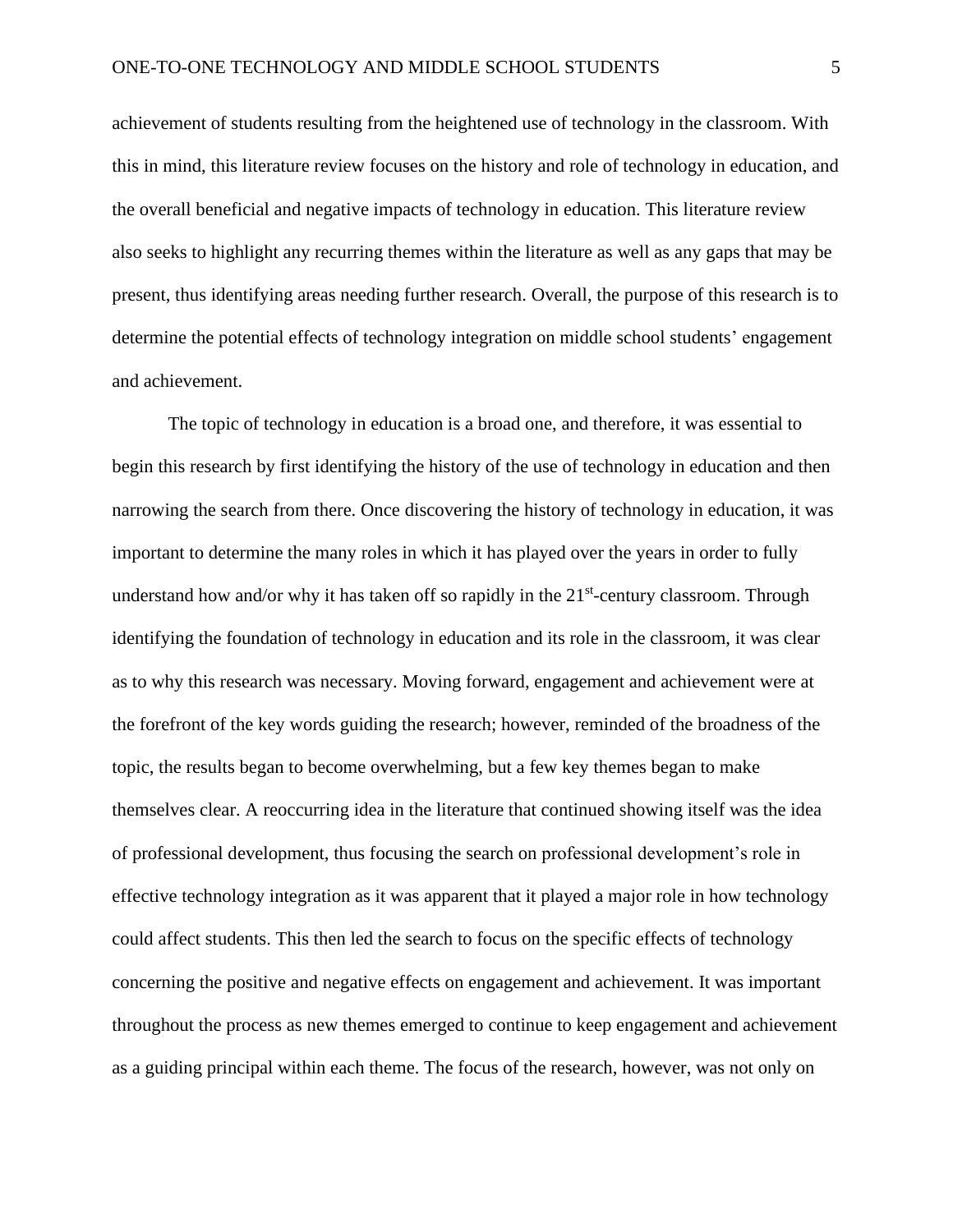technology's effects on student engagement and achievement, but it was specifically intended to be focused on middle school students' engagement and achievement. It became quickly evident that there was a lack of research focused on middle school students in contrast to the vast amounts of research on early childhood and post-secondary students. Therefore, it was important to piece the available research together and understand what its implications were for the students in between these two groups on each end of the spectrum. All the while, it was essential to narrow the focus of the research to that which has been peer-reviewed and has been performed within the past 10 years to ensure its relevancy and accuracy. This process was conducted primarily through the DeWitt Library only search engine through Northwestern College.

#### **The History of Technology in Education**

For many, accessibility to technology is essential in order to complete the objectives and tasks required of many jobs and settings today. This necessity of having technology made its way into the educational setting as the United States increasingly involved itself within the geopolitical Cold War race with the Soviet Union (Christensen, 2019). While the initial technology integration was very basic, this step to begin involving technology in education became the catalyst for more detailed technology integration further down the road in the 1980s as Steve Jobs' Apple computers began being integrated into the classroom (Christensen, 2019). Although Cold War tensions died down and eventually came to a halt in 1991, the ideology of raising a better, more knowledgeable and productive society did not end. "Two past presidents saw the need for fundamental change in education to keep American students in competition with technology with other students from around the world" (Harris et. al, 2016, p. 3). President Clinton signed the Goals 2000: Educate America Act in 1994 to further promote educational technology, and then President Bush signed the No Child Left Behind Act into law just eight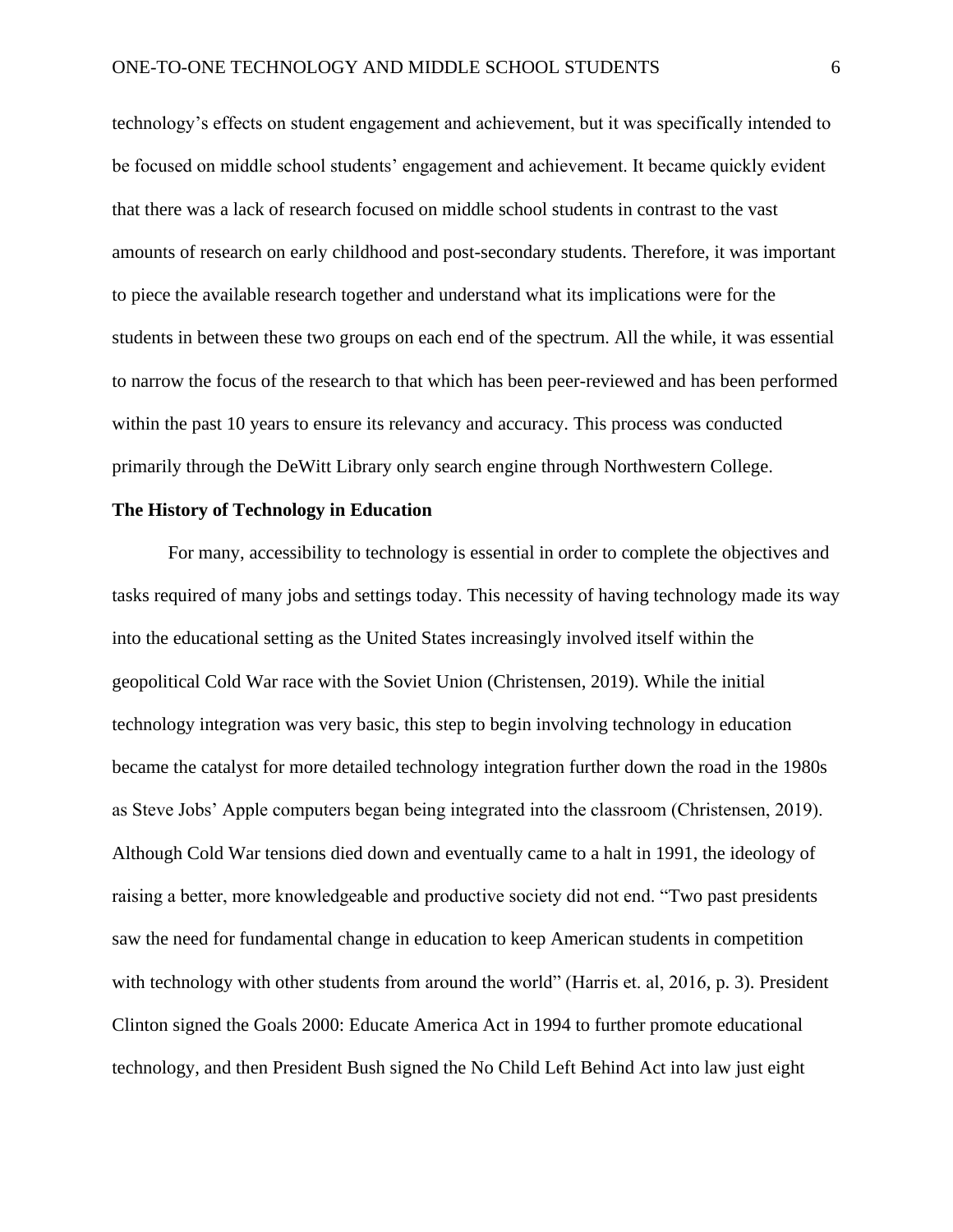years later in order to close achievement gaps, specifically through the use of technology (Harris et. al, 2016). These laws helped lay the foundation for the drastic implementation of educational technology in classrooms, but President Obama's Race to the Top fund for education is what has truly sparked the push for one-to-one technology in today's classrooms as his funding has made the accessibility to technology for each student greater than ever before (Harris et. al, 2016).

#### **The Role of Educational Technology**

While the initial role of technology integration in the classroom appeared to be part of a simple geopolitical battle, as years have progressed, research now shows that technology is much more than that. "The role of technology in the field of education is four-fold: it is included as a part of the curriculum, as an instructional delivery system, as a means of aiding instructions and also as a tool to enhance the entire learning process" (Raja & Nagasubramani, 2018, p. 34). In agreement, Harris et. al (2016) suggests that when considering the role of technology in the classroom, it should be viewed as a tool rather than simply a means to replace an existing methodology (Harris et. al, 2016).

Heidenrich (2013) conducted an interview and focus group-based qualitative study on the connection between students' learning and its ties to technology use. The study entailed 16 high school students taking part in five interviews and two focus groups. The results of the study rendered a variety of different themes such as technology being more effective when not used in isolation, as well as overall access to technology impacting access to learning (Heidenrich, 2013). Further, Keengwe, Schnellert, and Mills (2012) performed research specifically focused on the academic impact of a one-to-one laptop initiative of a Midwestern high school, examining 105 students from grades 10-12. While only focusing on the perceptions of students with district issued devices, they utilized a survey instrument to gather data on perception as well as school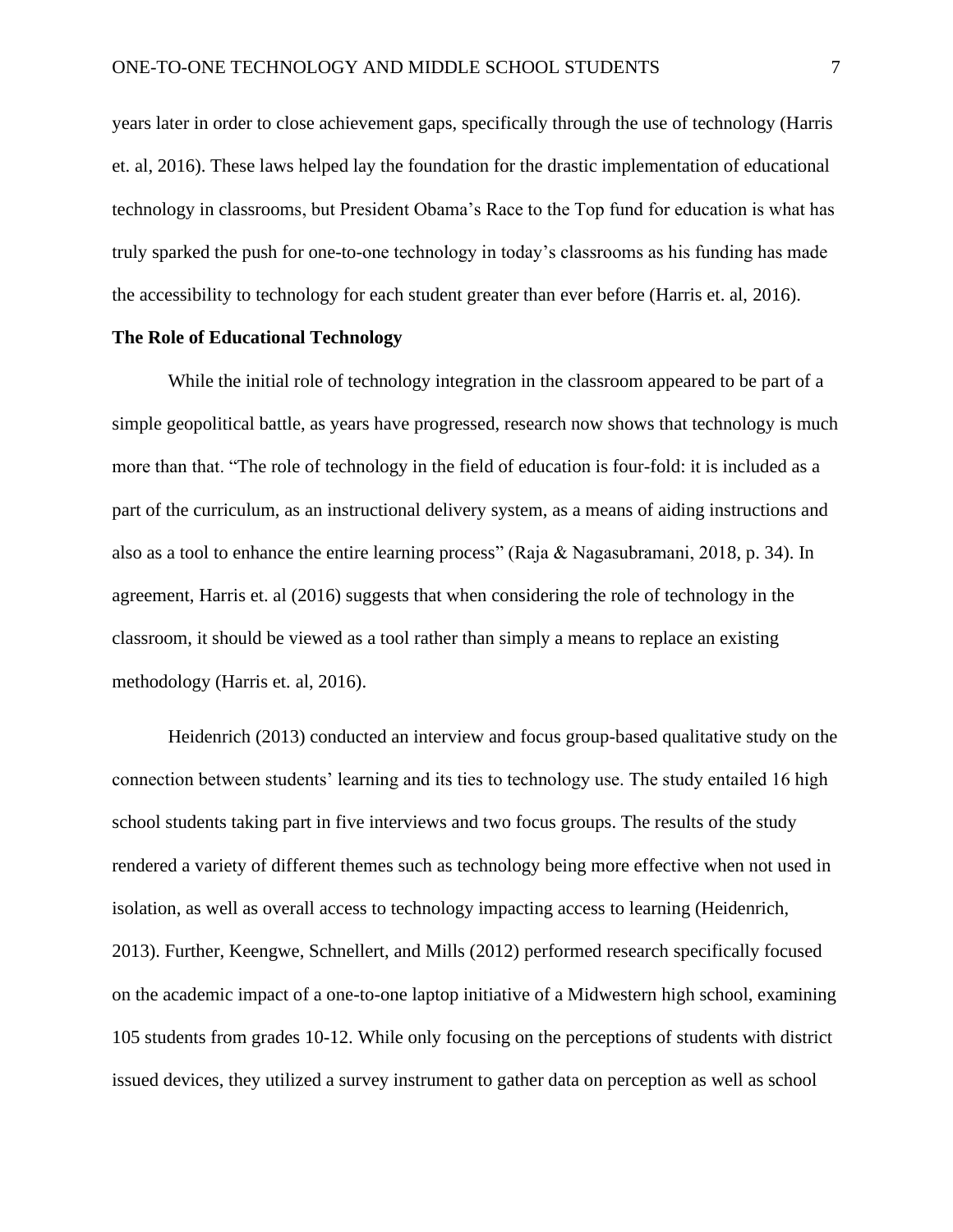records for gathering academic achievement data. A Likert scale revealed that close to 93% of students agreed that the one-to-one device made learning easier, and 85% agreed that their work was improving because of having the device. The research consistently shows that there is not only a push for a more student-centered classroom, but it also shows a positive correlation between one-to-one devices and student achievement (Heidenrich, 2013; Keengwe, Schnellert, & Mills, 2012). The one-to-one model appears to be necessary due to the need for differentiated instruction. Scholars claim that the traditional education system, void of the use of technology integration, fails to afford students the opportunity the individualized, differentiated instruction in which they need (Christensen, Johnson, & Horn, 2012; Leer & Ivanov, 2013). It is believed that the use of technology in the classroom and its ability to provide a student-centered, individualized, differentiated instruction, will better provide today's students with a  $21<sup>st</sup>$  century education (Leer & Ivanov, 2013). Mitchell, Wohleb, and Skinner (2016) argue that this is necessary because students expect the classroom to reflect their everyday lives, which evolve heavily around the use of technology (Mitchell, Wohleb, and Skinner, 2016).

Not only is technology necessary for reflecting the current everyday lives of students, but research shows that it is also necessary for preparing them for their future everyday lives in the work force (Clough, Jones, McAndrew, & Scanlon, 2008; Ra, Shrestha, Khatiwada, Yoon, & Kwon, 2019). Jackson, Lower, and Rudman (2016) performed a qualitative survey study to examine the apparent lack of skills among graduates entering the workforce. While performing this study, the researchers discovered a study by the Deloitte and Manufacturing Institute showing "more than 600,000 manufacturing jobs were unfilled because of the lack of workers with the science, technology, engineering, and math skills required of the jobs" (Jackson, Lower, & Rudman, 2016, p. 2). Further, their own 100-participant survey reflected a similar disparity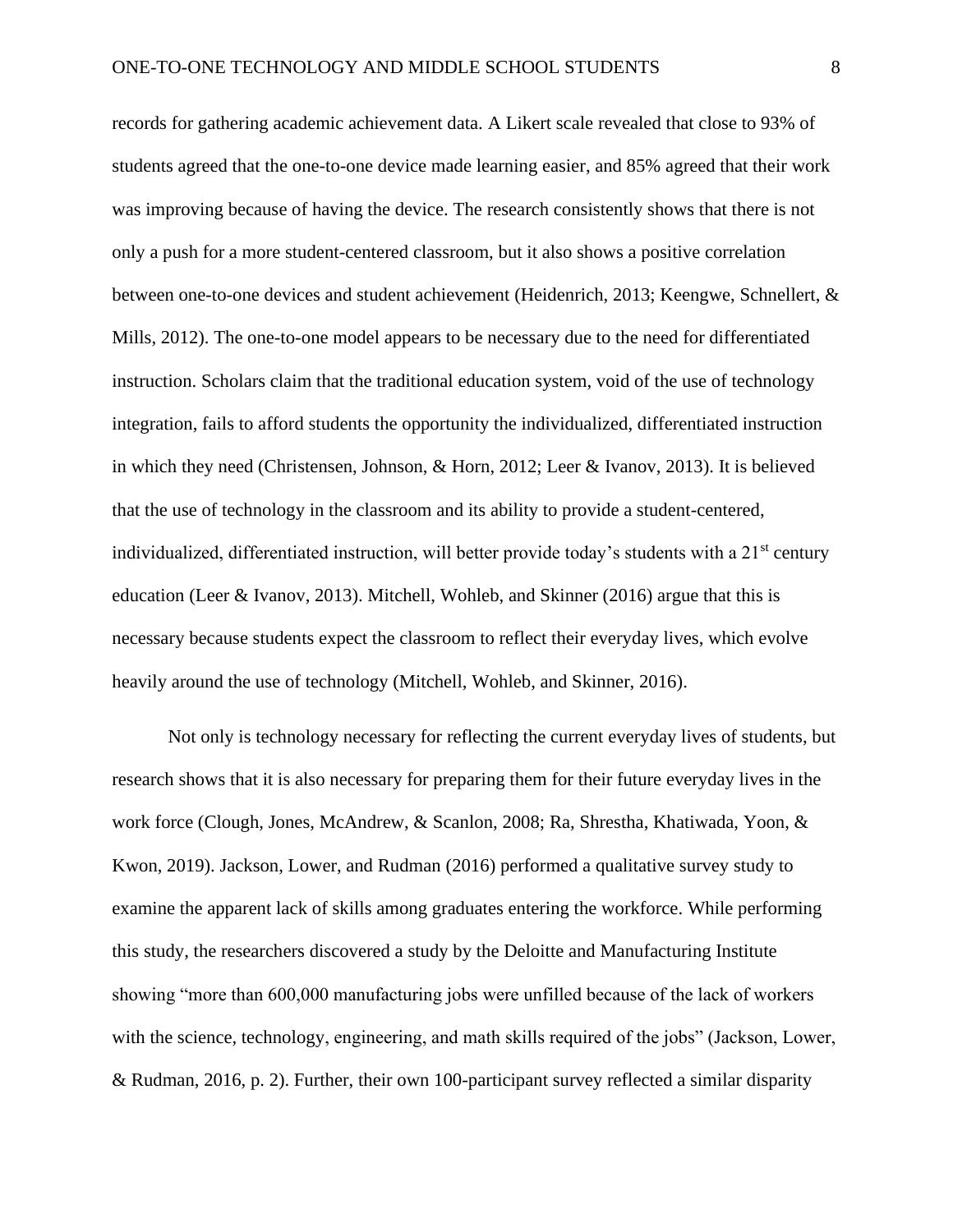between workforce preparedness as 76.5% of industry leaders claimed there was a gap in necessary skills, one of those being a lack of technological skills (Jackson, Lower, & Rudman, 2016). A potential problem presented itself during this study as only 48.5% of educators appeared aware that there is a disparity, thus suggesting a larger sum of teachers who are missing the potential positive effects technology in the classroom could have on students.

Further, scholars believe that the role of technology, as a means to enhancing the learning process, will completely change the concept of the modern-day classroom into more of a collaborative space for students to gather together and learn (Leer & Ivanov, 2013). Yang and Baldwin (2020) state, "Technology can also be used to support collaboration and communication. Learners can engage in asynchronous and synchronous communication, work with a wide range of media, in groups or individually, and for various purposes" (as cited in Mioduser, Nachmias, & Forkosh-Baruch, 2017; Yang & Baldwin, 2020, p. 2). Likewise, Raja and Nagasubramani (2018) state, "Technology has revolutionized the field of education" (Raja & Nagasubramani, 2018, p. 33). However, as the role of technology appears to be to drastically change the modern-day education system, further research shows that this cannot be done without careful attention to the way technology is implemented (Bickerstaff & Monroe Ellis, 2012). This appears to be one of the biggest issues with the use of educational technology, and it appears to be a common reason for negative effects on students' engagement when using technology. While performing a meta-analysis study of over 196,000 participants included in 69 different studies to determine the relationship between student engagement and academic achievement, Lei, Cui, and Zhou (2018) explore several different domains of engagement such as cognitive, behavioral, and emotional engagement. The evidence from the study reveals a clear positive correlation between student engagement and academic achievement, therefore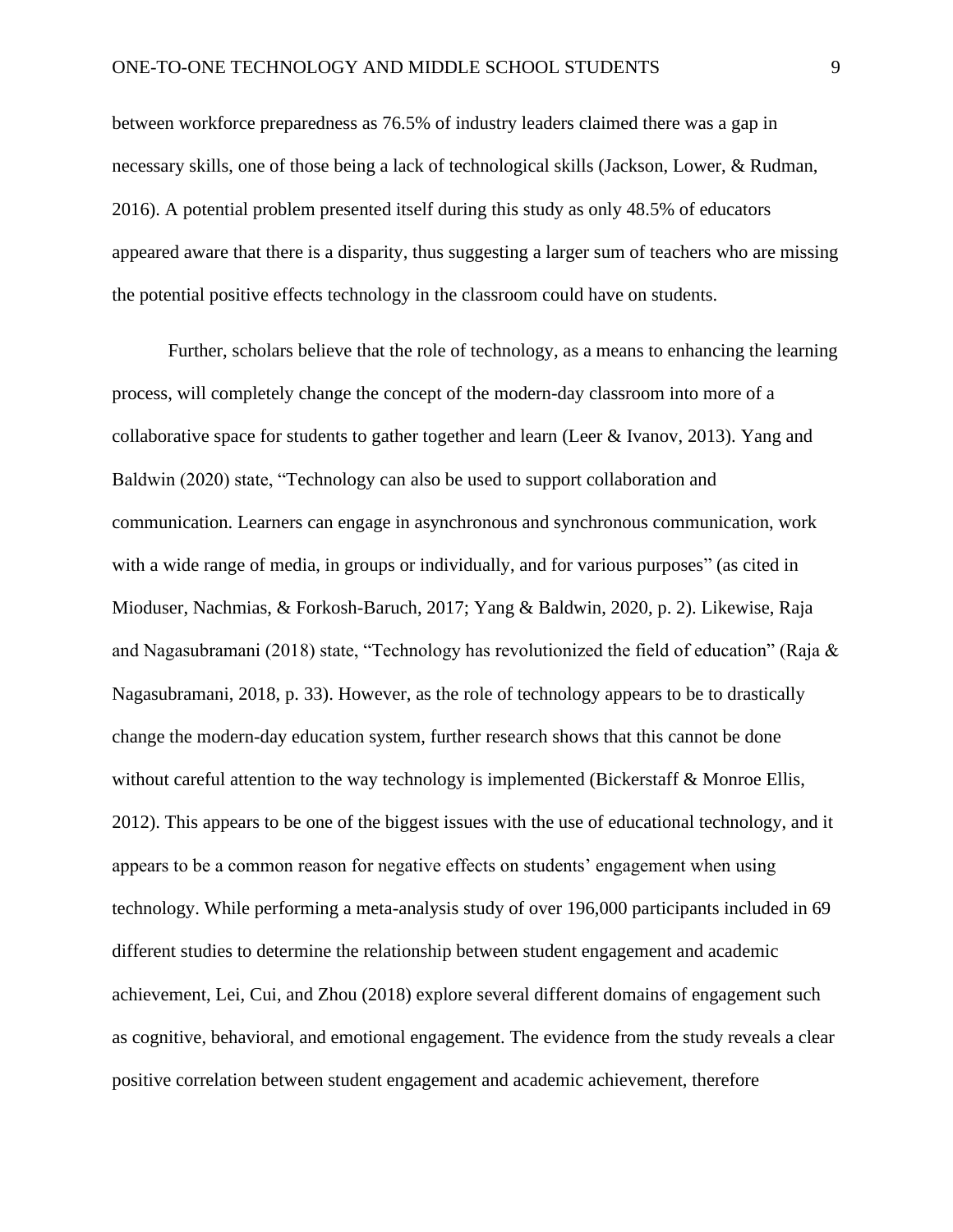suggesting that when student engagement is low, student achievement is also likely to be lower (Lei, Cui, & Zhou, 2018).

#### **The Need for Technology-Based Professional Development**

Due to the increasing demands for teachers to evolve their teaching methods to reflect the needs of today's learners, teachers must receive professional development on the latest researchbased methods and in a way that is more likely to lead to high implementation rates (Darling-Hammond, Hyler, & Gardner, 2017; Raja & Nagasubramani, 2018; Harrell & Bynum, 2018). Technology integration dominates the conversation of the needs of today's learners, yet the professional development that teachers are receiving is not adequate enough for them to successfully implement it in their classrooms (Darling-Hammond et. al, 2017; Hyndman, 2019; Heidenrich, 2013; Parette, Hourcade, & Blum, 2011).

A lack of professional development for teachers inhibits the ability for technology to have a positive effect on students' engagement, and therefore, their achievement (Harrell & Bynum, 2018). Today's students are born into a world where they are naturally digital natives, but many of today's teachers responsible for reflecting those students' everyday lives within their classrooms are digital immigrants, and they are not being equipped with the proper professional development to afford their students the greatest benefits of their technology accessibility (Hyndman, 2013). In conjunction with this idea, Heidenrich (2013) conducted a research study with 16 high school students involving them in interviews and focus groups to determine the effects of technology use and integration in their classrooms. A major theme revealed in the research was the effects of teacher comfortability with technology. When teachers are more comfortable with the technology, they are more likely to integrate into their lessons more effectively, thus leading their students to be more engaged (Heidenrich, 2013). Heidenrich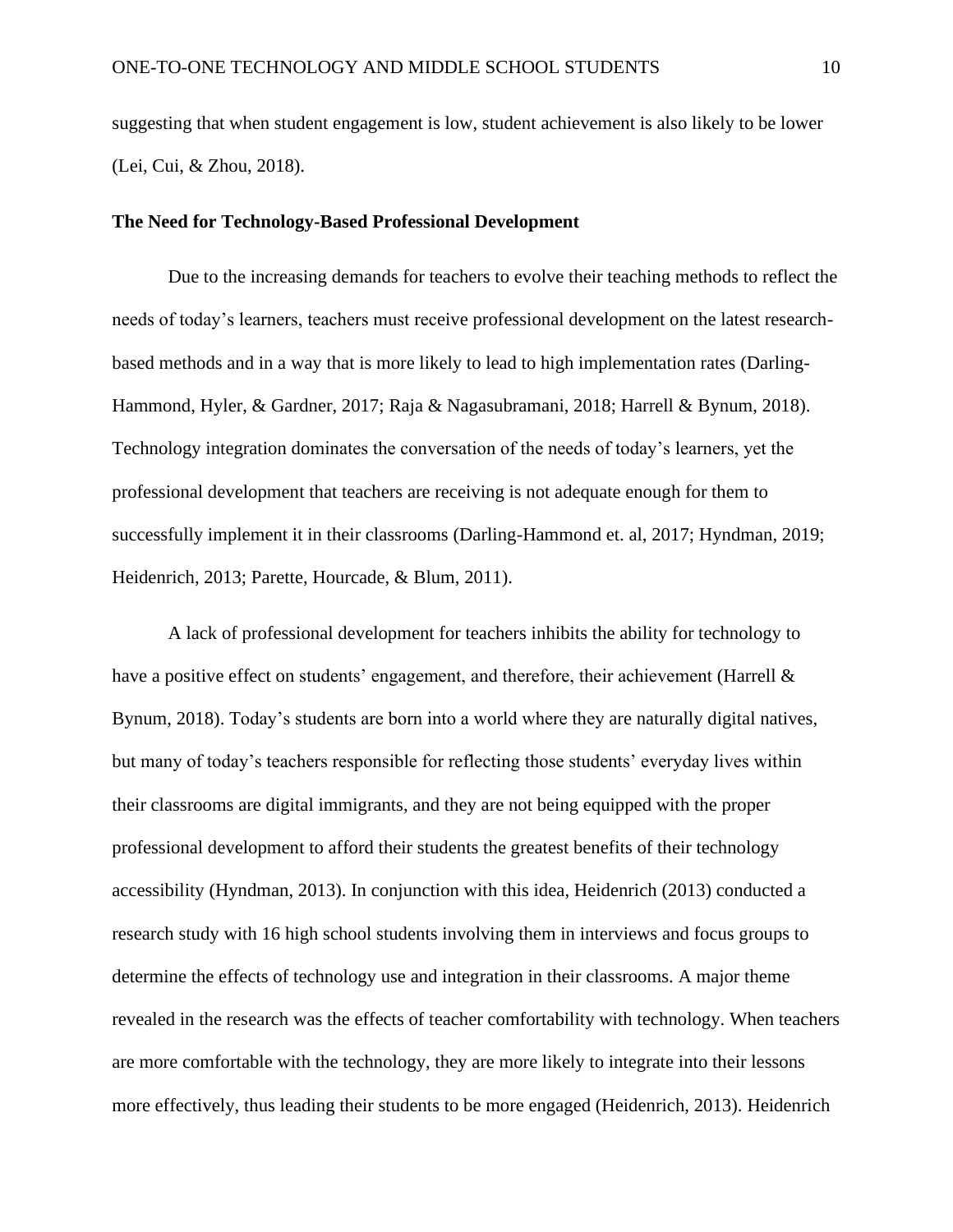(2013) found in his research that when teachers were more comfortable with technology, they were more likely to integrate it into their instruction rather than utilizing it as an isolated tool. In agreement with Heidenrich's (2013) findings, Nikolopoulou and Gialamas (2013) conducted a research study finding a lack of confidence in technology use as a major barrier for successful technology integration as it leads them to feel less prepared and limits their ability to utilize technology in ways that will positively affect student engagement and achievement (Nikolopoulou & Gialamas, 2013). Throughout the study, the research examined the years of experience teachers had working with computers in early-childhood settings, specifically looking at the levels of confidence teachers had with working with the technology. When examining 134 female teachers in Athens, Greece, a subscale was used to measure levels of confidence with the technology. Results showed that the lack of technical support and training necessary for proper technology integration led to a lack of efficiency in technology integration, thus, limiting the potential for positive effects of the integration of the technology for the students (Nikolopoulou & Gialamas, 2013).

In order for teachers to receive successful professional development, the professional development needs to match the idea of the student-centered classroom. In the student-centered classroom, individual student needs are met through individualized instruction and differentiation. In order to provide teachers with the necessary professional development in order to integrate technology in a way that positively impacts student engagement and achievement, teachers need to receive one-on-one training from a coach (Alaniz & Wilson, 2015; Davis & Curry, 2019; Dinse de Salas, Rohlfs, & Spannagel, 2016). Dinse de Salas et. al (2016) performed a study providing teachers with additional professional development on technology integration to examine the levels of efficiency in technology integration. When proper professional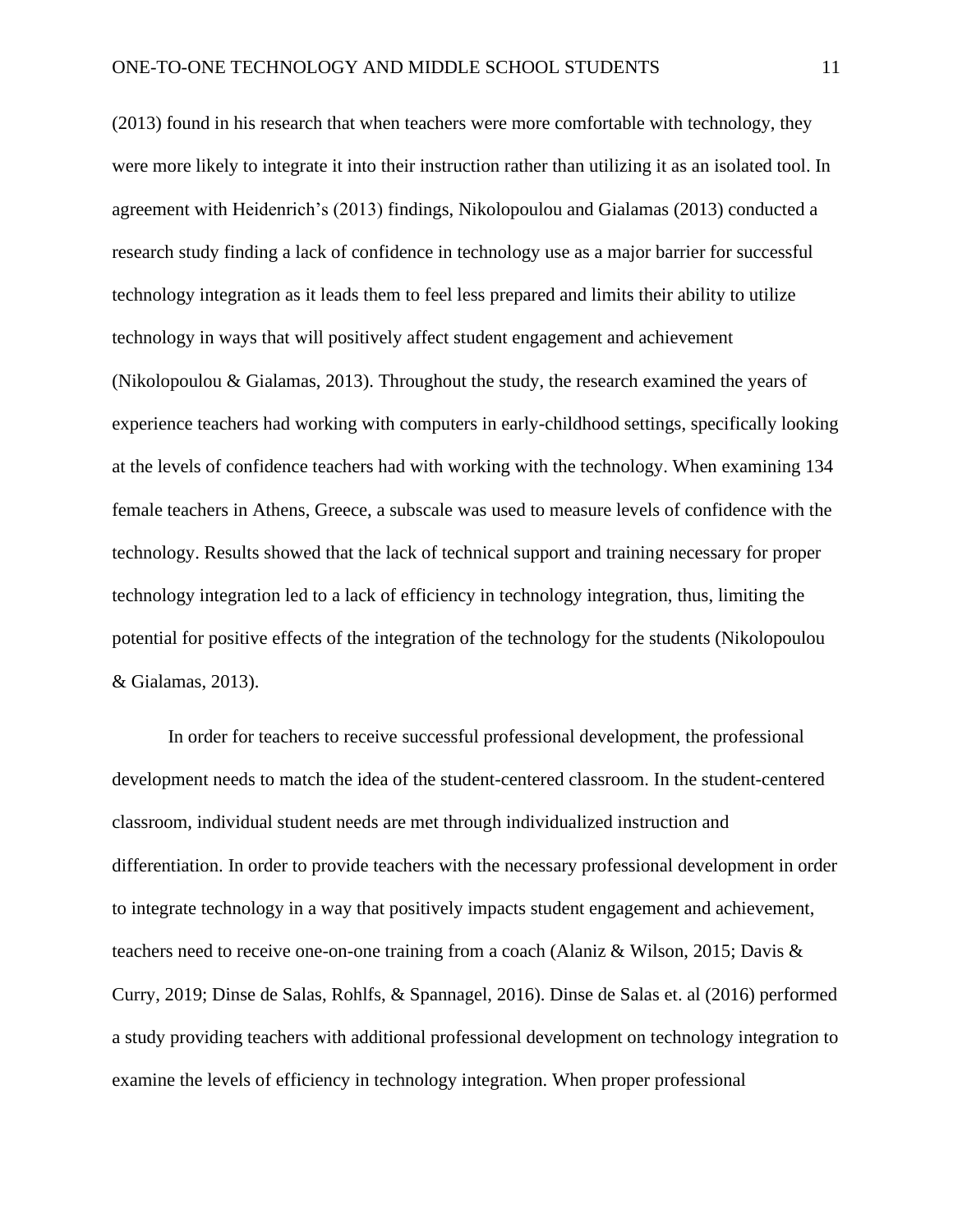development is provided, teachers are not only more comfortable with integrating the technology, but students also reap greater benefits (Dinse de Salas et. Al, 2016; Brenner & Brill, 2016). Brenner and Brill (2016) conducted a two-phase, sequential explanatory study with a mixed-methods approach examining the best instructional technology integration strategies. Data was conducted using surveys and interviews with male and female early career educators. It was determined that college educational programs can assist in providing proper technological professional development classes so that teachers will be more prepared from the time they enter the field, and it is believed that they can then help coach their peers once they are in the field (Brenner & Brill, 2016). When completing surveys and interviews, participants in education programs in college who were provided with technology training in their programs claimed to have greater confidence and a greater likelihood of effective, efficient technology integration when they got into their own classrooms. As a result, students would also presumably benefit as well. The surveys further asserted that when technology integration is not a focus in educator programs, it leads to barriers down the road for technology integration. Without proper training, the effects of technology on students will not reach its fullest, positive potential (Brenner & Brill, 2016).

#### **Effects of Educational Technology**

As technology has become more widely integrated in classrooms, it can have a variety of different effects on students. Literature reveals that the use of technology can be influenced by a variety of different factors such as teacher development and confidence, technology accessibility, developmental appropriateness, and more (Brenner & Brill, 2016; Harrell & Bynum, 2018).

**Positive Effects.** Harris, Al-Bataineh, and Al-Bataineh (2016) conducted a quantitative study on fourth grade students from Illinois to determine the overall effects of one-to-one technology on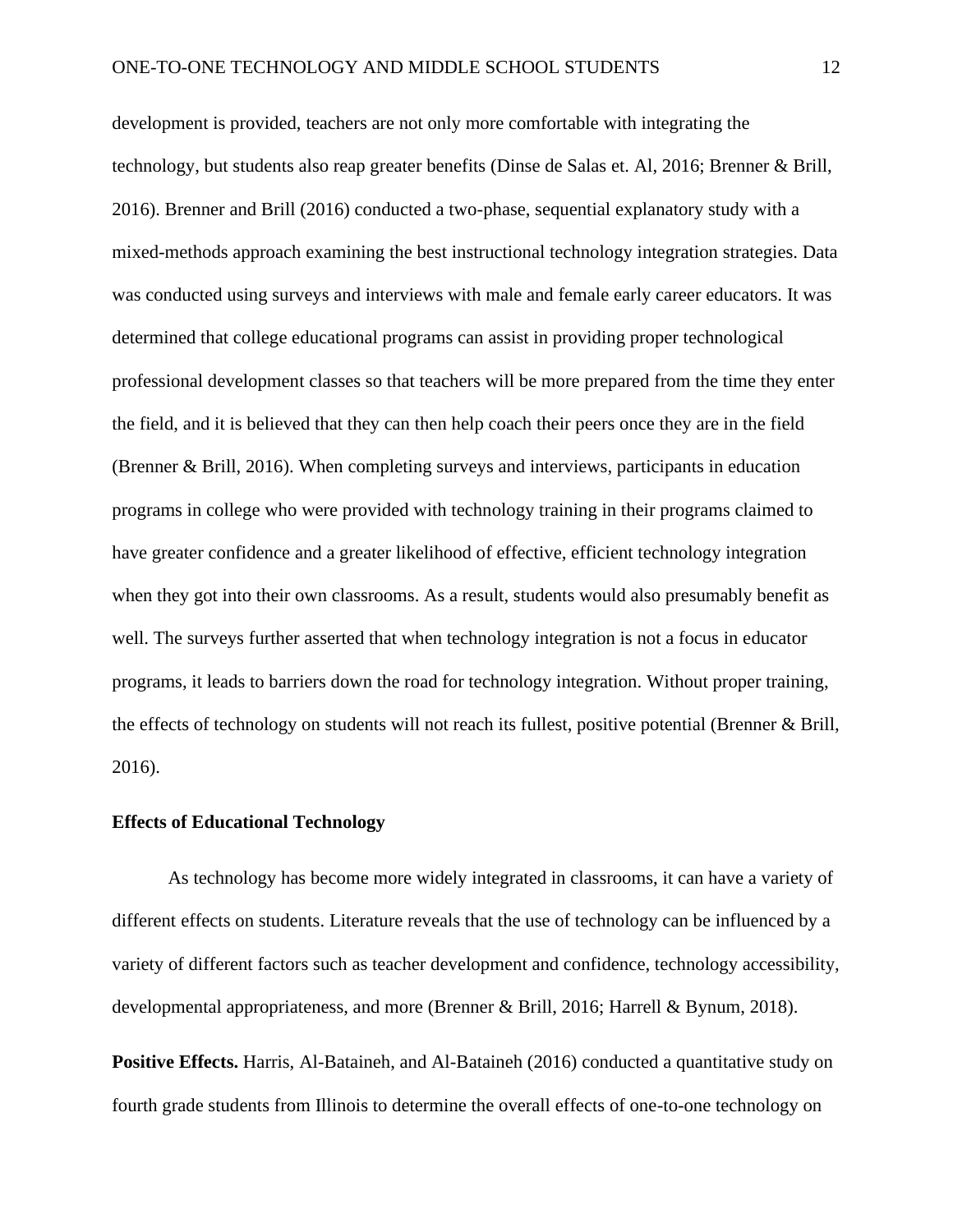student achievement and motivation. The study focused on 25 students in a one-to-one classroom and 22 other students in a traditional classroom. After a series of several different tests, students in the one-to-one classroom scored 16.71% higher on the test than their counterparts in the traditional classroom. On another test, the one-to-one classroom again scored higher than the traditional classroom, scoring just over 10% higher, thus suggesting that one-to-one technology has a positive impact on student achievement.

Technology can have several positive effects on students. Students' attitudes toward content can improve when technology is effectively integrated (Ankiewicz, 2017). Carefully crafted questionnaires and research tools examined through factor anlaysis, show that among secondary-aged students, the majority of students had positive attitudes toward technology, yet had little concept of technology (Ankiewicz, 2017). A very surprising finding considering the digital age in which they are being raised. With that in mind, however, student upbringing and the overall usage of technology in their homes can greatly affect their attitude toward technology and its overall effectiveness toward their education as well (Ankiewicz, 2017). However, despite a lack of concept of technology, it appears that the use of technology improves student attitudes, thus leading to learning that is more powerful (Heidenrich, 2013). The use of technology in classrooms is still found to lead to improved student motivation and engagement (Costley, 2014). Heidenrich (2013) also found that the learning is more powerful when utilizing technology because students are afforded the opportunity to take greater ownership of their work (Heidenrich, 2013).

Beyond improving students' attitudes, motivation, and engagement, some studies have shown that technology is especially beneficial for English Language Learners (Liu, Navarrete,  $\&$ Wivagg, 2014; Nemeth & Simon, 2013). Liu, Navarrete, and Wivagg (2014) conducted a case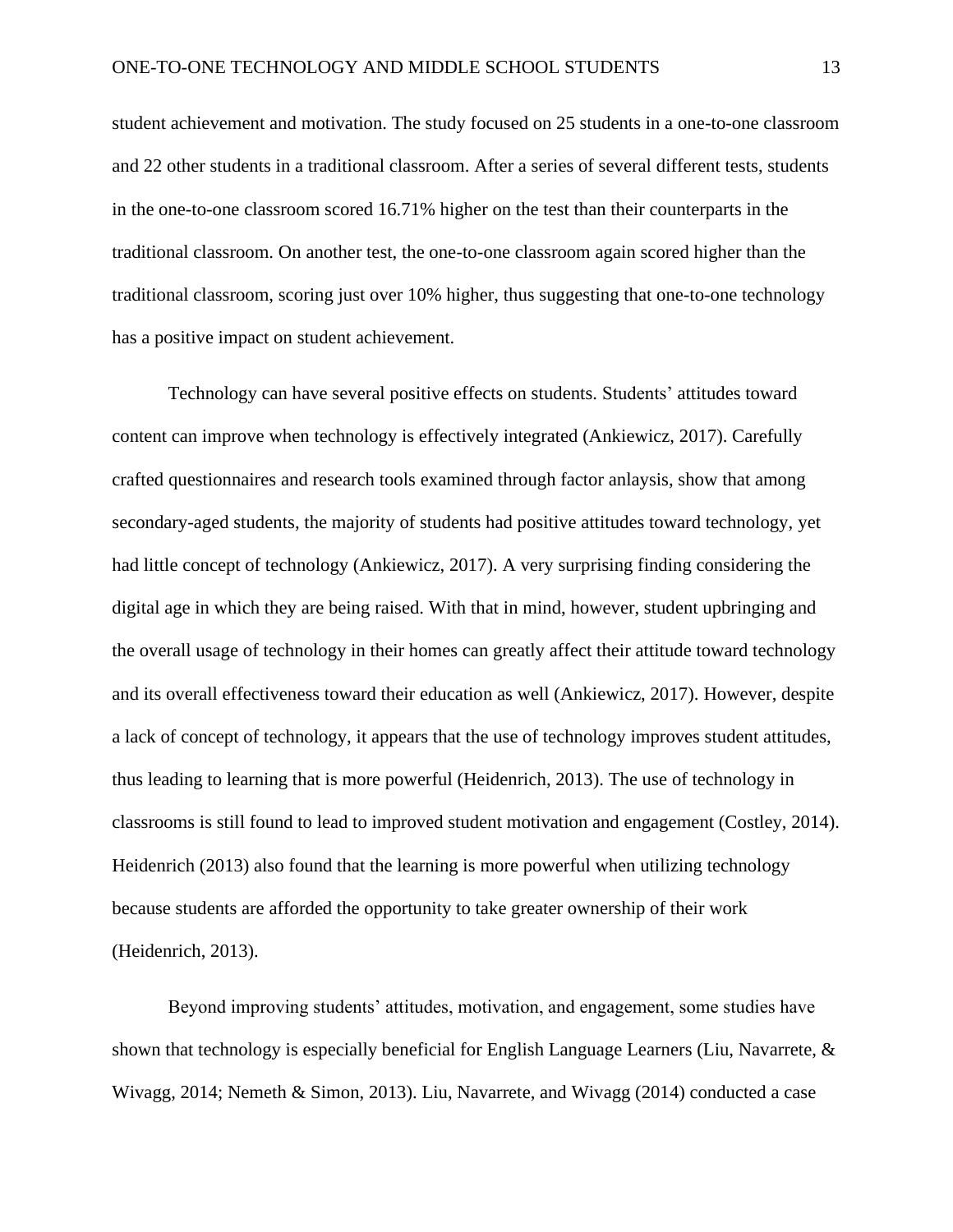study over a span of two years at the middle level for one year and the elementary level for the second year to determine the effects of an iPod Touch mobile device initiative in the district. Participants of the study were two middle level teachers and their students and two elementary level teachers and their students. They collected data through interviews, observations, and surveys. Over 50% of students in the study revealed that the technology was beneficial, thus showing that technology devices can bring forth several positives for ELL students as they provide teachers with quick access to differentiated instruction and provide students with differentiated instructional support (Liu et. al, 2014). The use of instructional technology can also benefit ELL students through extending their learning using online books, leading to greater student engagement (Liu et. al, 2014; Pierce, 2016). Educational technology also provides teachers with the ability to equip dual language students with tools to enhance their learning experiences, thus leading to greater engagement in the regular classroom setting (Godzicki, Krofel, and Michaels, 2013; Nemeth & Simon, 2013). Godzicki, Krofel, and Michaels (2013) conducted a study surveying 116 dual language learners from first to eighth grade revealing that they were more engaged when technology was involved as student engagement and levels improved by 9% when technology was used (Godzicki et. al, 2013). A second group of students believed to be benefitted by the use of educational technology is students from low socioeconomic families. The use of one-to-one technology could benefit low-income students, better preparing them for the use of technology, claiming that further down the road, without the school device, they may not ever have the opportunity to use such technology (Daugherty and Dossani, 2014). Kim, Hagashi, Carillo, Gonzales, Makany, Lee, and Garate (2011) performed a quantitative study on the effects of mobile technology learning devices in both rural and urban Mexican schools with 160 participants. It was found that these students, heavily from low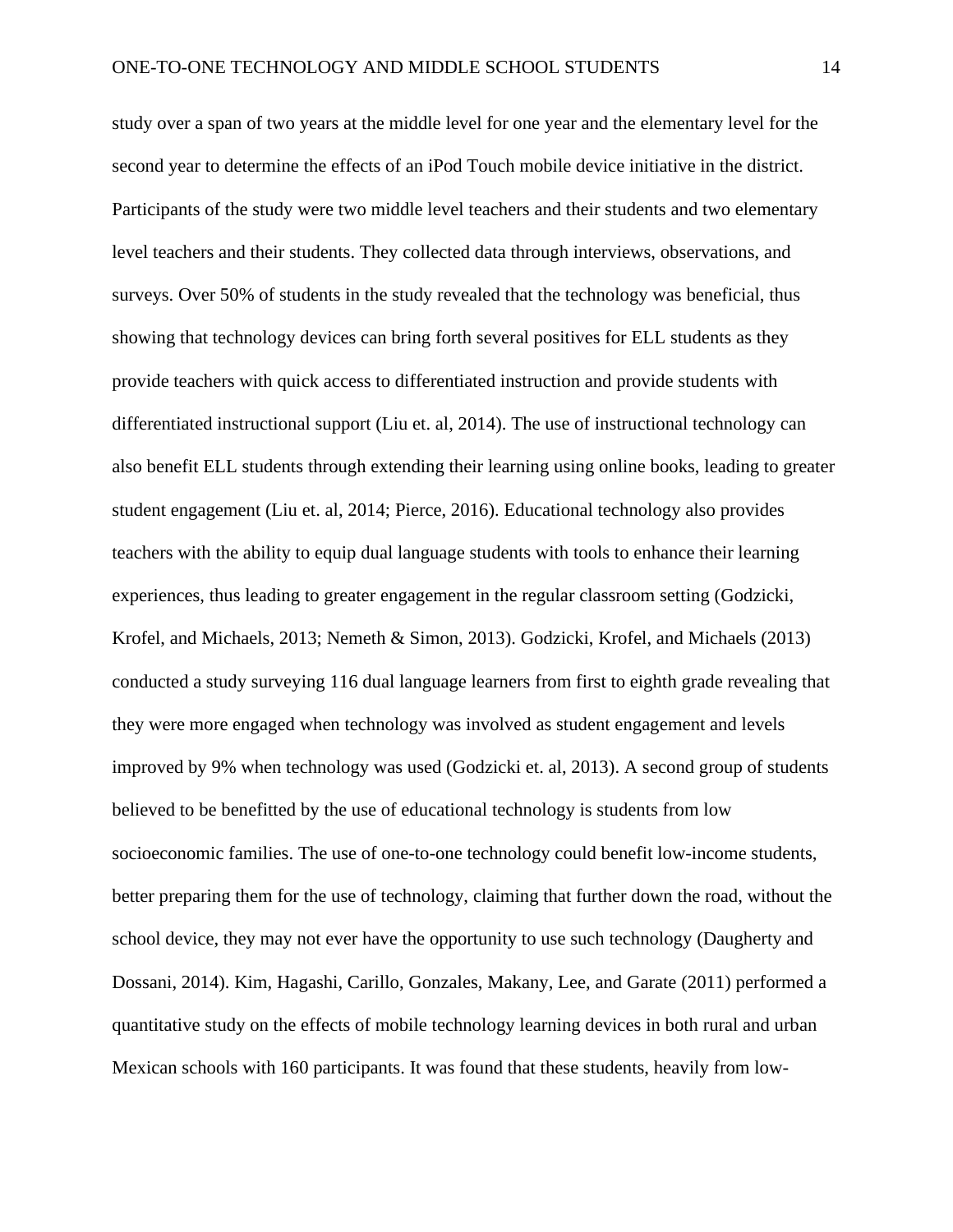socioeconomic backgrounds, benefitted greatly by the devices as students from each area improved in literacy development while using the devices over a 16-week span. It was also determined that the technology allowed for greater levels of parental involvement in the students' education as a result of the technology.

Another powerful positive that has been revealed by research is the ability to promote family involvement and communication through the use of technology, leading to greater levels of student achievement (Kim et. al, 2011). Olmstead (2013) discovered through a mixedmethods study involving surveys and semi-structured interviews that the use of technology allows teachers to communicate better with parents outside of the classroom, keeping them further involved in their child's progress. Of the 204 parents in the study, 94% reported that the use of technology for communication purposes would be valuable, as it would lead to greater parental involvement and student motivation (Olmestead, 2013). This proposes that through greater involvement afforded to families, students' overall levels of achievement will improve as well.

**Negative Effects.** While many researchers have found that there several positive effects of technology use in classrooms, research also shows that several positive effects are conditional, and it can have many negative effects on student engagement and achievement as well. When technology is not utilized appropriately, effectively integrated into lessons, or is simply used as a replacement rather than a new tool for deeper learning, it fails to yield the positive effects in which it is intended.

Ankiewicz (2019) performed an extensive review of previous literature on student attitudes towards technology and the instruments used to determine those attitudes such as Pupils' Attitudes Towards Technology questionnaires administered both in the Netherlands and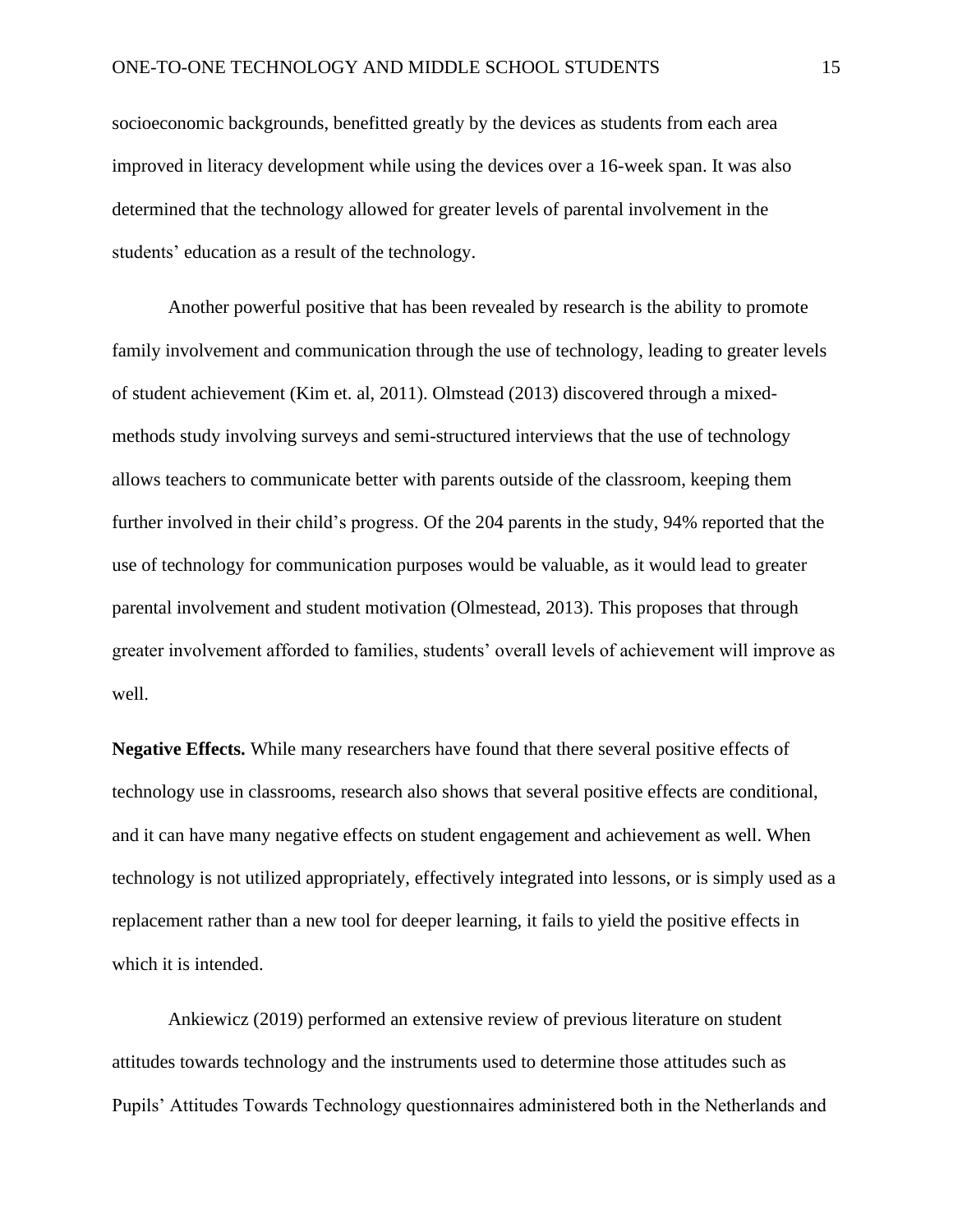the United States. He also examined other qualitative studies, and it was determined that the majority of secondary students hold positive attitudes as a result of technology use. Rupnik and Avsec (2019) conducted an empirical study of 180 students from various schools in grades six and eight. A total of 92 males and 88 females were involved in the study, and most students appeared to have a positive attitude toward technology. However, while using a Likert scale to measure attitude towards technology, sixth grade students appeared to have more positive attitudes than those in the eighth grade, which was connected to student motivation levels. This brings forth the idea that students in lower grades of middle school may be more positively affected by technology than those in higher grades. On the contrary, the number of resources that are inaccessible to students due to blocked resources, lack of funding, etc., students can become frustrated and resentful of the technology (Heidenrich, 2013). As a result of this frustration, students can become more disconnected from the lesson, leading them to lower levels of engagement and achievement. Ardies, Maeyer, Gijbels, and van Keulen (2015) studied the factors contributing to student attitudes towards technology through a study of 2, 973 students involving the use of a two-part questionnaire based upon the Pupils' Attitudes Towards Technology and 25 Likert-scale questions. The questions focused on background variables such as gender, grade, access to technology at home, and then six different factors of attitude towards technology such as interest, boredom, career aspirations, etc. (Ardies et. al, 2015). It was determined that student characteristics are heavily reliant upon their attitudes toward technology (Ardies et. al, 2015). More importantly, their research reveals that middle school students specifically gain a more negative attitude toward technology, thus leading them to have lower levels of engagement and achievement as a result of using the technology (Ardies et. al, 2015).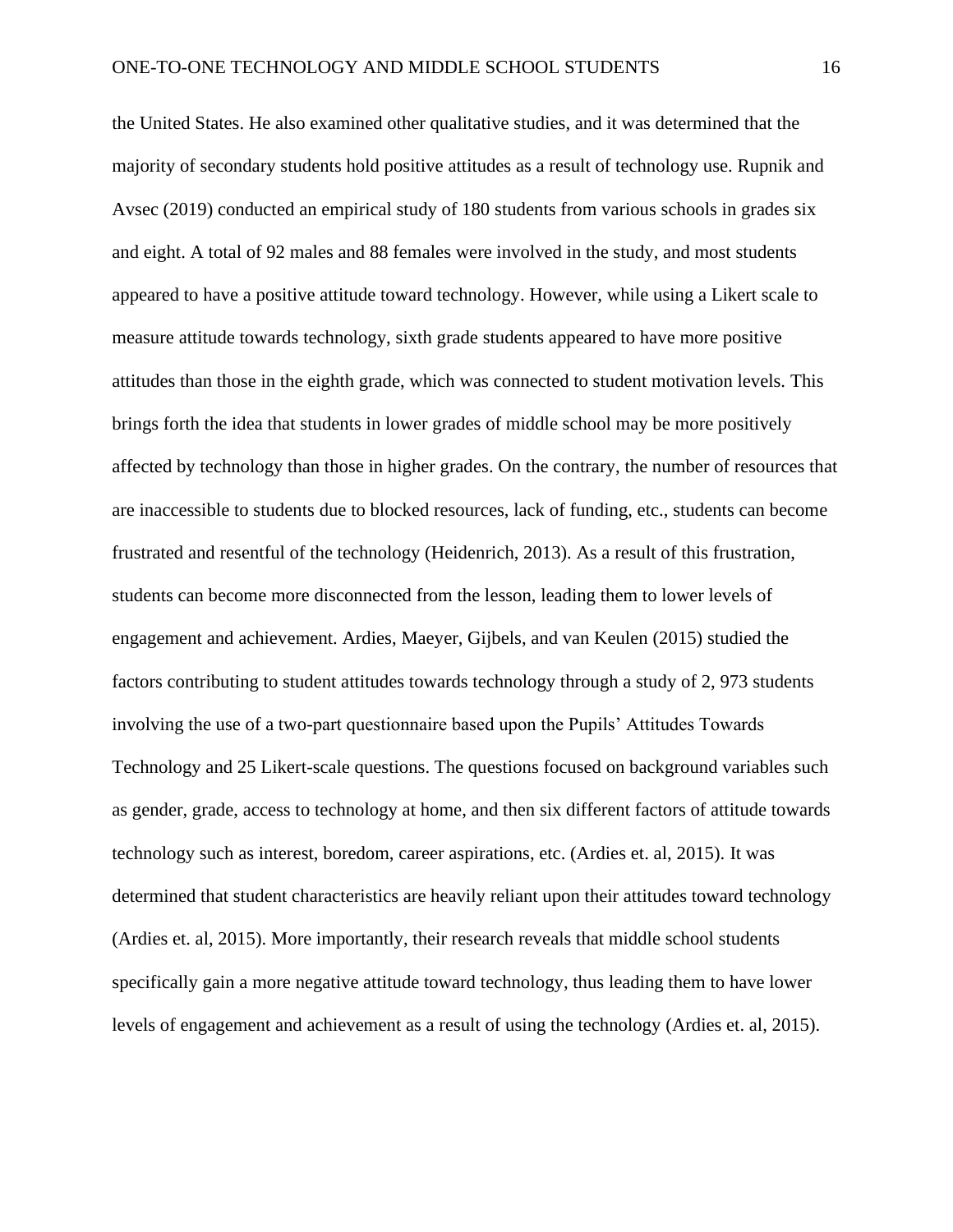While some may believe that one-to-one technology is beneficial for low-income students who would not have devices otherwise, Ardies et. al (2015) suggests that positive attitudes and benefits of technology are found greater among those with devices at home or with parents who work with technology, thus leading one to believe that if lower socioeconomic students do not have that at home, they would be less likely to benefit from the use of technology and would instead have a greater sense of resentment toward the technology (Ardies et. al, 2015). Adding to this finding, Kemp, Preston, Page, Harper, and Dillard (2014) took part in an extended conversation that was then peer-reviewed to identify various emerging themes, and it is suggested that the effects of technology are heavily influenced by the way the teacher implements the technology. Even so, technology is considered not truly helpful for all students (Kemp, Preston, Page, Harper, & Dillard, 2014). In addition, in consideration of how technology in the classroom is designed to match the everyday lives of students, if low-income students do not have technology at home, and the instruction does not match their outside lives, studies show that this can in fact drag down student attitudes, leading to lower engagement and achievement (Stefl-Mabry, 2010).

Additionally, while performing a quantitative research study of 33 fifth-grade students in a social studies class, Chu (2014) discovered that technology, when used improperly or with poor design, has a negative impact on student achievement. While performing the study, students were divided into a control group and experimental group with the control group continuing to receive traditional instruction, and the experimental group was provided instruction involving the use of technology. Learning achievement tests (a pre- and post-test) and questionnaires were created to acquire data. The results showed that students using the technology achieved far lower than those in the control group, but it was determined that poor design and/or use of the technology could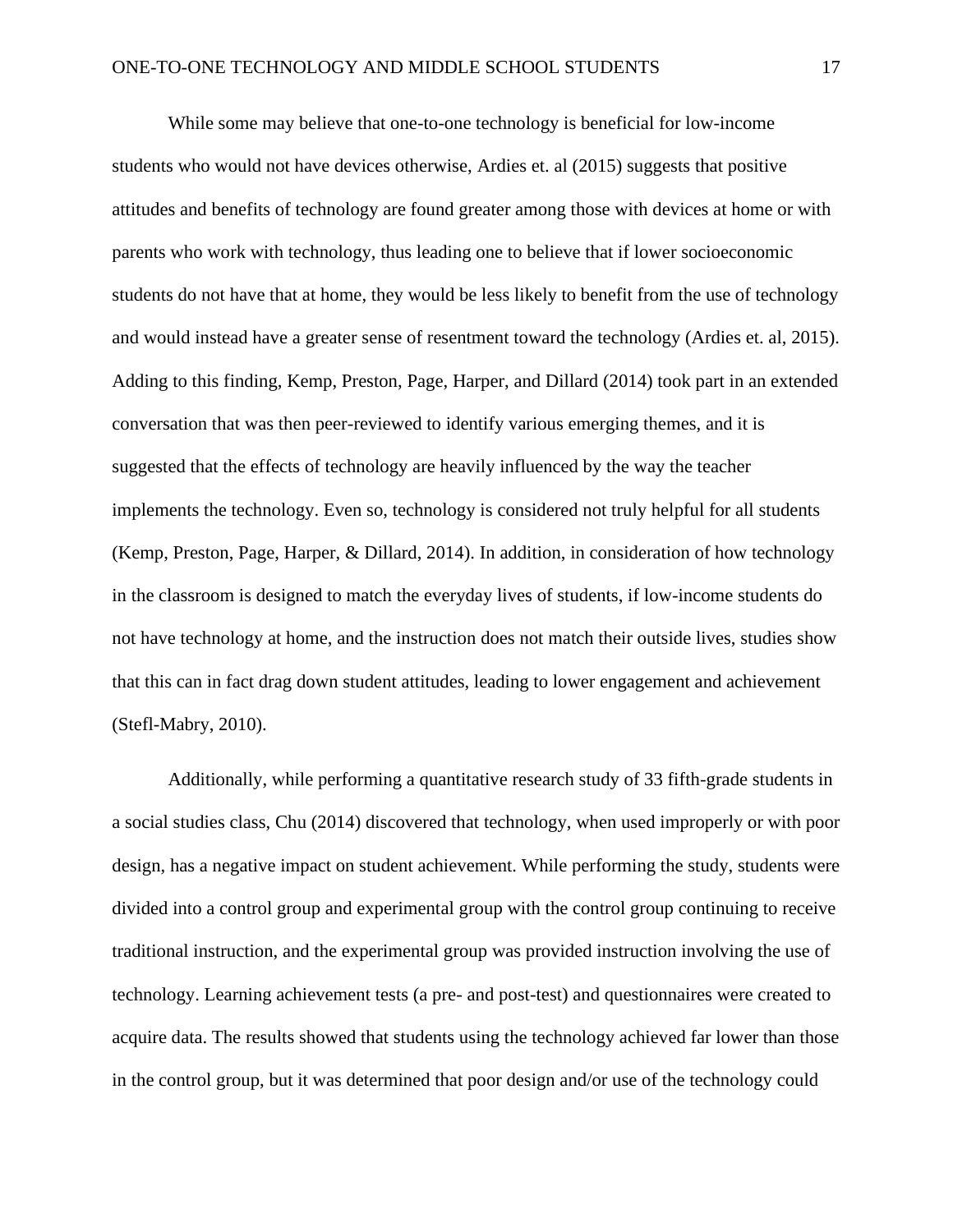be to blame, thus furthering the notion of how essential proper professional development on technology use can be for rendering positive effects (Chu, 2014).

Technology, at times, can become more of a distraction and source of disruption than a tool for positive engagement (Gong & Wallace, 2012). It is also believed that rather than enhancing education, technology also has the ability to lower the work ethic and integrity of students due to the ease of plagiarism (Gong & Wallace, 2012). Additionally, while technology is believed to increase and enhance communication, technology has the potential to lower communication/personal skills due to the lack of requirement for face-to-face interaction (Gong & Wallace, 2012; Aagaard, 2015). During a qualitative study, Aagaard (2015) observed and interviewed a group of 25 Danish students and found that they often wandered to exploring websites and content unrelated to the content of their lesson. It was also determined that the technology often led to delayed responses. It appears at times that for every presumed positive effect of technology, there is a contradicting negative effect to accompany it.

#### **Gaps in the Literature**

While this literature review was intended to explore the many effects, positive and negative, of technology, while also briefly exploring the history of technology in education, the intention of the research was primarily to observe the effects of technology on the engagement and achievement of middle school students. Much research has been performed on the effects of technology on student engagement and achievement in general, but for the most part, a plethora of research has been conducted around early childhood education. Additionally, there has been a lot of research recently on the effects of technology on engagement and achievement of collegiate undergraduate students. However, it appears there has been far less research done on the effects of technology on middle school students specifically.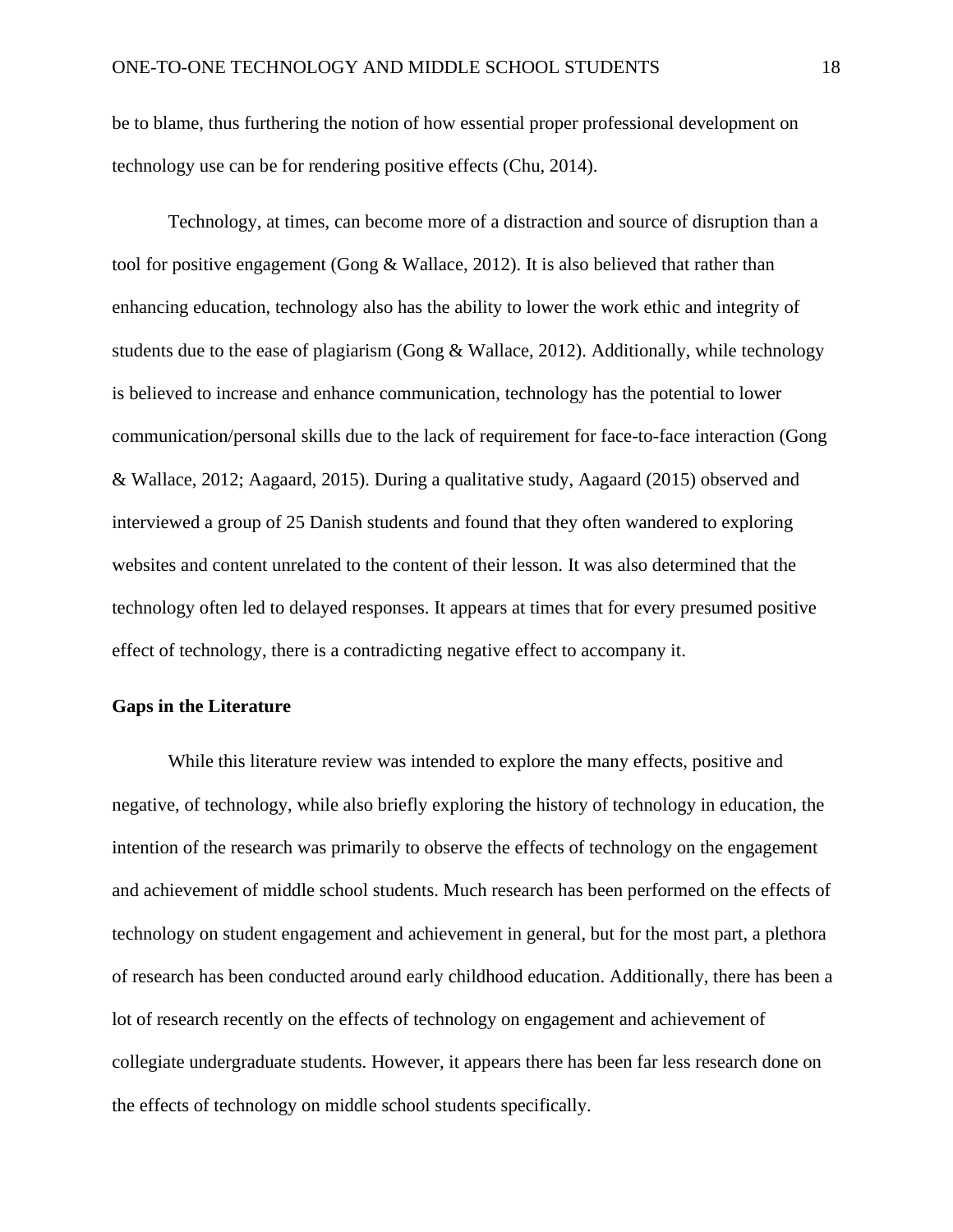#### **Future Research**

As a result of this research and review of the literature, and in response to the lack of literature on the effects of educational technology on middle school student engagement and achievement, future research could, and should, be performed in the middle school setting around the idea of the effects of educational technology on middle school students. Middle schools were created from junior high schools in an attempt to be more developmentally responsive. Therefore, the instructional strategies used for middle level students play a major role in ensuring the developmental responsiveness of the school. Understanding that technology is now such a vital part of middle school students' lives, it is believed that more research needs to take place on its effects on their engagement and achievement to ensure that schools and teachers are implementing and integrating technology in ways that are positively effective. It is also crucial to identify which groups of students are being affected by the use of technology and how it is affecting them. Utilizing a series of different tools such as semantics, surveys, observations, and more, future research would determine the exact effects of technology on middle school students' engagement and achievement.

#### **Conclusion**

Technology has been a part of education, although in very different forms, since the early 1960s, becoming more prevalent in the 1980s, and dominating the world of education by the early 2000s with the emergence of the internet and greater accessibility to technological devices. As the use of technology in education has changed rapidly, the world outside of the brick and mortar walls of schools has changed even more rapidly. As a result, schools across the nation and teachers are being forced to adapt in order to provide students with an education that mimics the world in which they are being raised. In order to do this, teachers are in desperate need of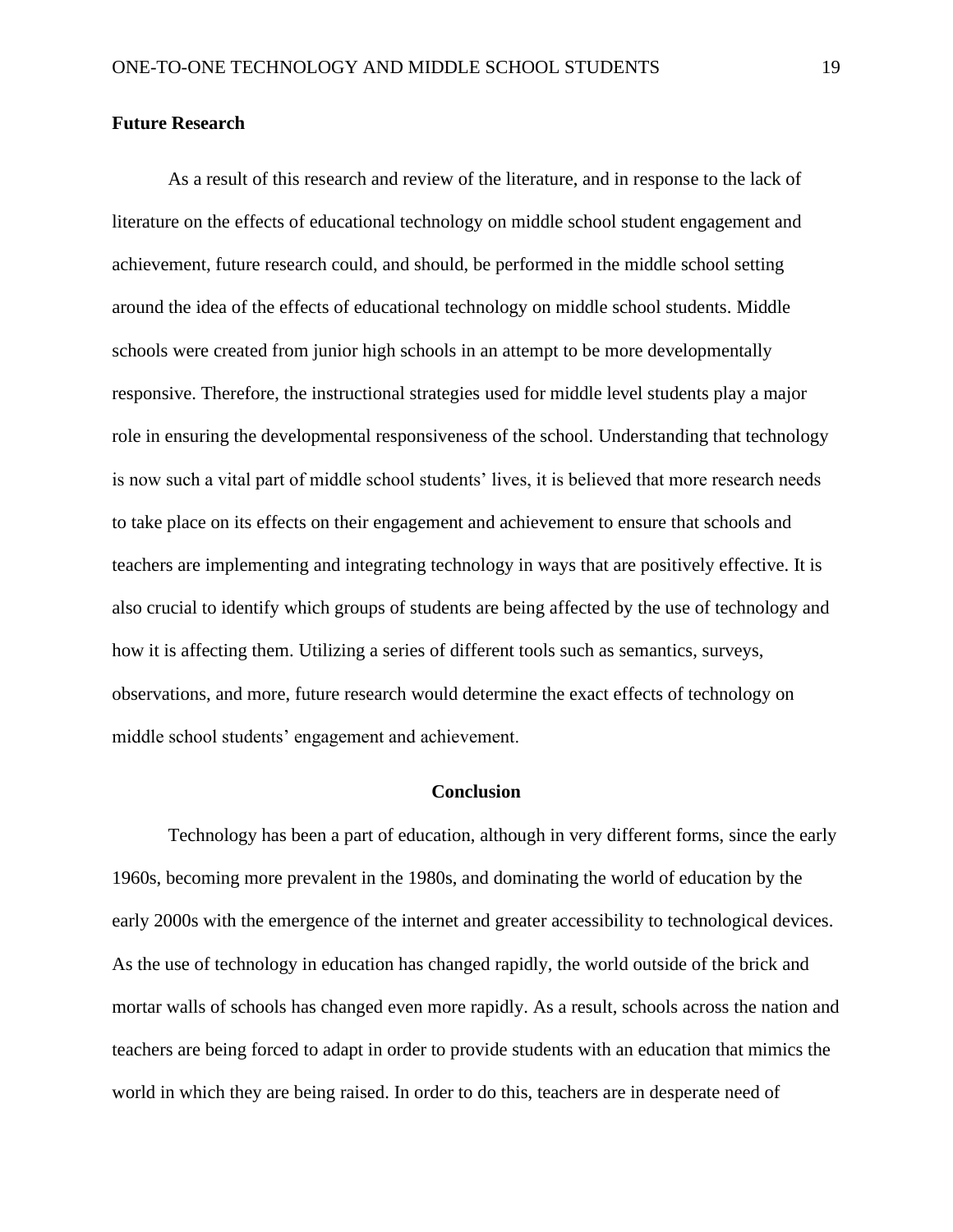professional development, but the traditional methods of professional development are no longer effective.

Due to the lack of effectiveness of professional development, teachers lack confidence in their ability to utilize technology, so despite the knowledge of the clear need for technology integration, many teachers are reluctant to do so, and when they do, they do not do it well. The end result of this is that students are becoming frustrated and less engaged in class. Due to the lack of student engagement, the academic achievement of students suffers. However, when technology is integrated appropriately, it is believed, according to research, that there are several positive effects to be rendered. Student engagement and achievement are believed to improve when technology is integrated appropriately, but not necessarily for all students. While some believe that technology is beneficial for low-income students, others determine otherwise. It is believed that the classroom should match the outside lives of students, and for some, technology use is not a match.

Further, technology brings the ability for a more student-centered method of teaching, thus affording students greater opportunity to learn at a pace fitting for them. Additionally, it is believed by many that the use of technology enhances communication and collaboration among students; however, some research has determined otherwise. Ultimately, there are a variety of groups that have the potential to be both positively and negatively impacted by the implementation of one-to-one technology in schools today, but this is only primarily clear among early childhood students. Further research still needs to be conducted among middle school students in order to fulfill the desires of this literature review.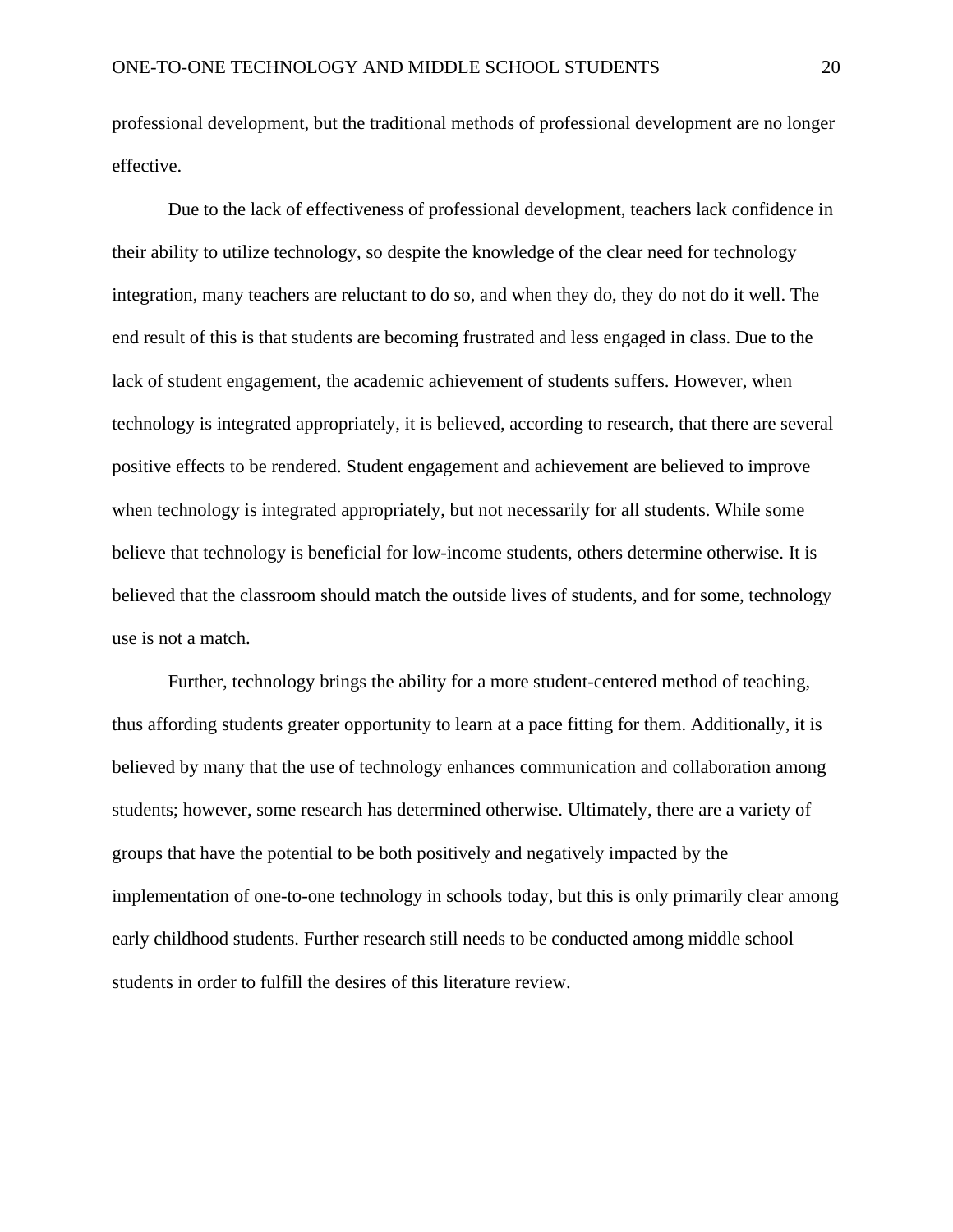#### References

- Aagaard, J. (2015). Drawn to distraction: A qualitative study of off-task use of educational technology. *Computers and Education, 87*, 90-97.
- Alaniz, K. & Wilson, D. (2015). *Naturalizing digital immigrants: The power of collegial coaching for technology integration*. Rowman and Littlefield. Lahnam, MD.
- Ankiewicz, P. (2019). Perceptions and attitudes of pupils toward technology: In search of a rigorous theoretical framework. *International Journal of Technology Design Education, 29*(3).
- Ardies, J., Maeyer, S., Gijbels, D., & van Keulen, H. (2014). Student attitudes towards technology. *International Journal of Technology Design Education, 25*, 43-65.
- Bickerstaff, S. & Monroe-Ellis, M. (2012). Adoption and adaptation: A framework for instructional reform. *Inside Out, 1*(2), 1-4.
- Brenner, A. M., & Brill, J. M. (2016). Investigating practices in teacher education that promote and inhibit technology integration transfer in early career teachers. *TechTrends, 60*(2), 136-144.
- Chai, C. S., Deng, F., Tsai, P., Koh, J. H., Ling, & Tsai, C. (2015). Assessing multidimensional students' perceptions of twenty-first-century learning practices. *Asia Pacific Education Review, 16*(3), 389-398.
- Christensen, D. (2019). *The history of the emergence of technology in education*. Class Craft. Retrieved from: [https://www.classcraft.com/blog/the-history-of-the-emergence-of](https://www.classcraft.com/blog/the-history-of-the-emergence-of-technology-in-education/)[technology-in-education/](https://www.classcraft.com/blog/the-history-of-the-emergence-of-technology-in-education/)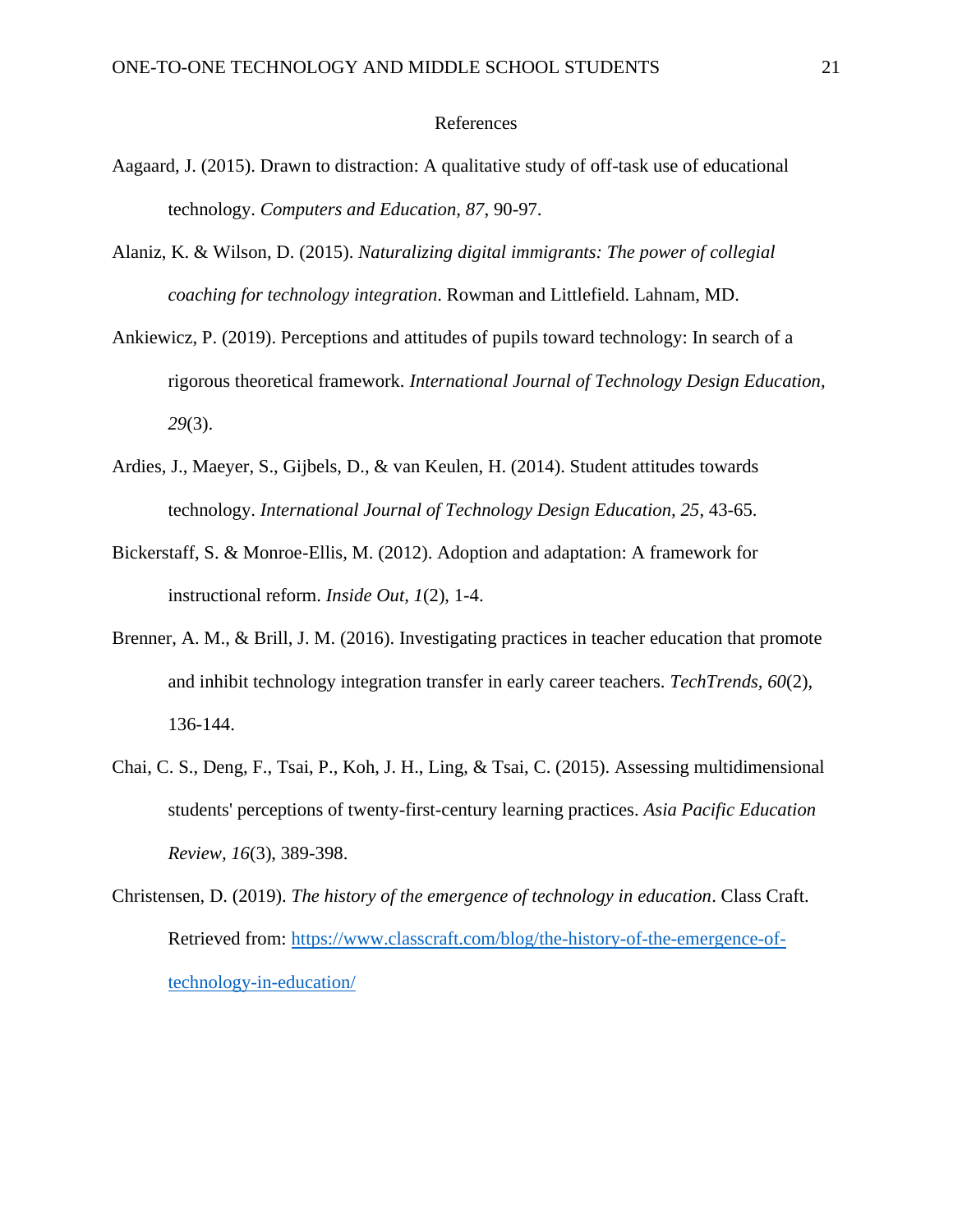- Chu, H.C. (2014). Potential negative effects of mobile learning on students' learning achievement and cognitive Load—A format assessment perspective. *Educational Technology and Society, 17*(1), 332-344.
- Clough, G., Jones, A. C., McAndrew, P., & Scanlon, E. (2008). Informal learning with PDAs and smartphones. *Journal of Computer Assisted Learning, 24*(5), 359–371.

Costley, K. (2014). The positive effects of technology on teaching and student learning. *ERIC.*

- Davis, E., & Curry, B. (2019). Tech integration comes alive through coaching. *The Technology Schools Need to Thrive, 14*(17).
- Daugherty, L. & Dossani, R. (2014). *The role of technology in the lives of children.* Rand Corporation. Retrieved from: [https://www.rand.org/blog/2014/10/the-role-of-technology](https://www.rand.org/blog/2014/10/the-role-of-technology-in-the-lives-of-children.html)[in-the-lives-of-children.html](https://www.rand.org/blog/2014/10/the-role-of-technology-in-the-lives-of-children.html)
- Darling-Hammond, L., Hyler, M., & Gardner, M. (2017). Effective teacher professional development. *Effective Learning Policy Institute*, 1-76.
- Dinse de Salas, S., Rohlfs, C., & Spannagel, C. (2016). *Coaching teachers in using technology*. In Proceedings of EdMedia: World Conference on Educational Media and Technology 2016. Vancouver, BC, Canada: Association for the Advancement of Computing in Education (AACE).
- Godzicki, L., Godzicki, N., Krofel, M., & Michaels, R. (2013). *Increasing motivation and engagement in elementary and middle school students through technology-supported learning environments*. Saint Xavier University. 1-144.
- Gong, Z. & Wallace, J.D. (2012). A comparative analysis of iPad and other M-learning technologies: Exploring students' view of adoption, potentials, and challenges. *Journal of Literacy and Technology, 13*(1), 2-29.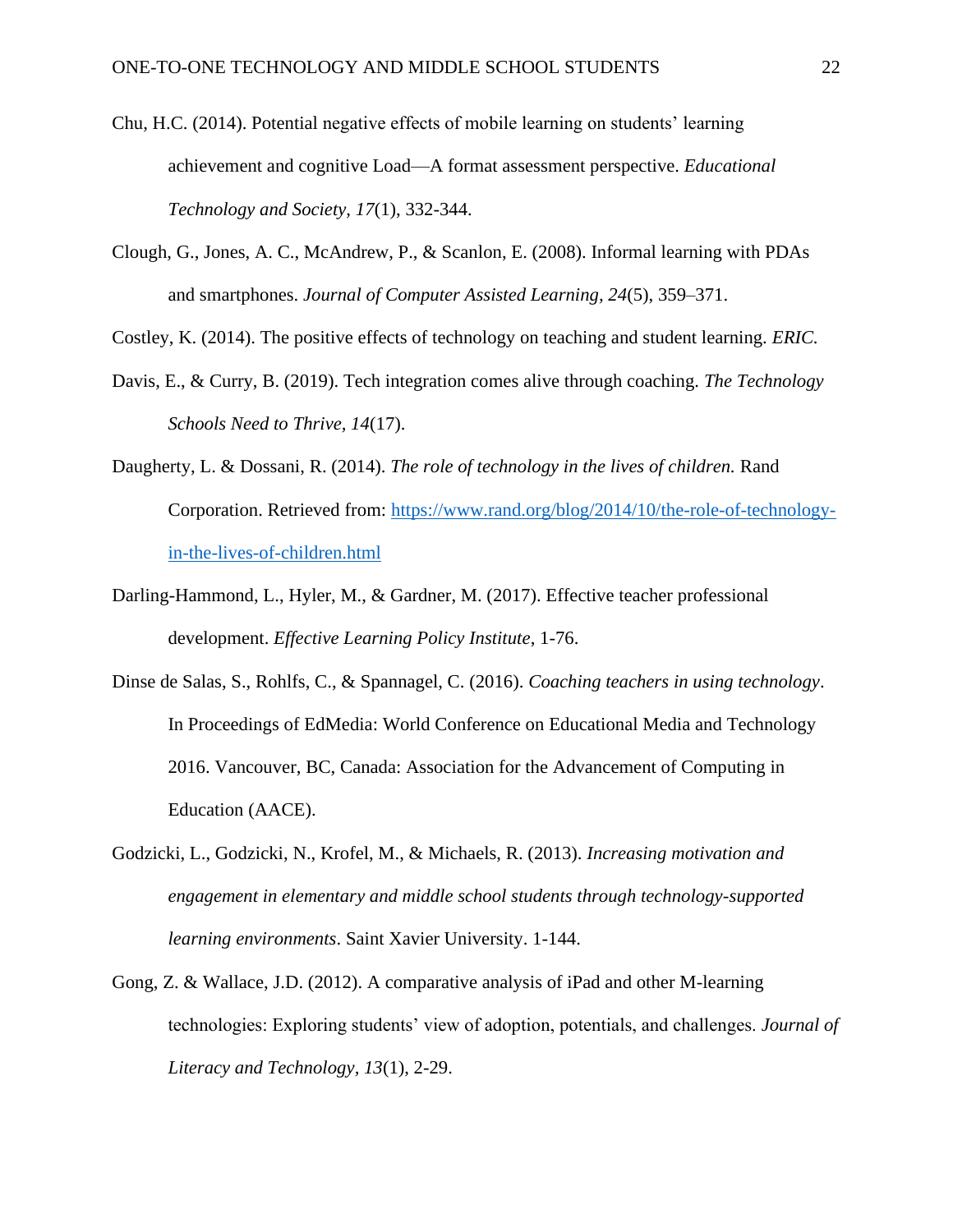- Harrell, S. & Bynum, Y. (2018). Factors affecting technology integration in the classroom. *Alabama Journal of Education Leadership, 5*. 12-18.
- Harris, J., Al-Bataineh, M., & Al-Bataineh, A. (2016). One to one technology and its effects on student academic achievement and motivation. *Contemporary Educational Technology, 7*(4), 368-381.
- Heidenrich, C. (2013). Student technology use for powerful learning. *ProQuest LLC.*
- Hyndman, B. (2018). Ten reasons teachers can struggle to use technology in the classroom. *The Conversation*, 1-5.
- Jackson, K., Lower, C., & Rudman, W. (2016). *The crossroads between work and education*. Perspectives in Health Information Management. 1-11.
- Jukes, I., McCain, T., & Crockett, L. (2010). Education and the role of the educator in the future. *Phi Delta Kappan*, *92*(4), 15–21.
- Karich, A., Burns, M., & Maki, K. (2014). Updated Meta-Analysis of Learner Control Within Educational Technology. *Review of Educational Research, 84*(3), 392-410.
- Keengwe, J., Schnellert, G., & Mills, C. (2012). Laptop initiative: Impact on instructional technology integration and student learning. *Education and Information Technologies, 17*(2), 137-146.
- Kemp, A., Preston, J., Page, C.S., Harper, R., & Dillard, B. (2014). Technology and teaching: A conversation among faculty regarding the pros and cons of technology. *Qualitative Report, 19*(6), 1-23.
- Kim, P., Hagashi, T., Carillo, L., Gonzales, I., Makany, T., Lee, B., & Garate, A. (2011). Socioeconomic strata, mobile technology, and education: a comparative analysis. *Educational Technology Research and Development, 59*(4), 465-486.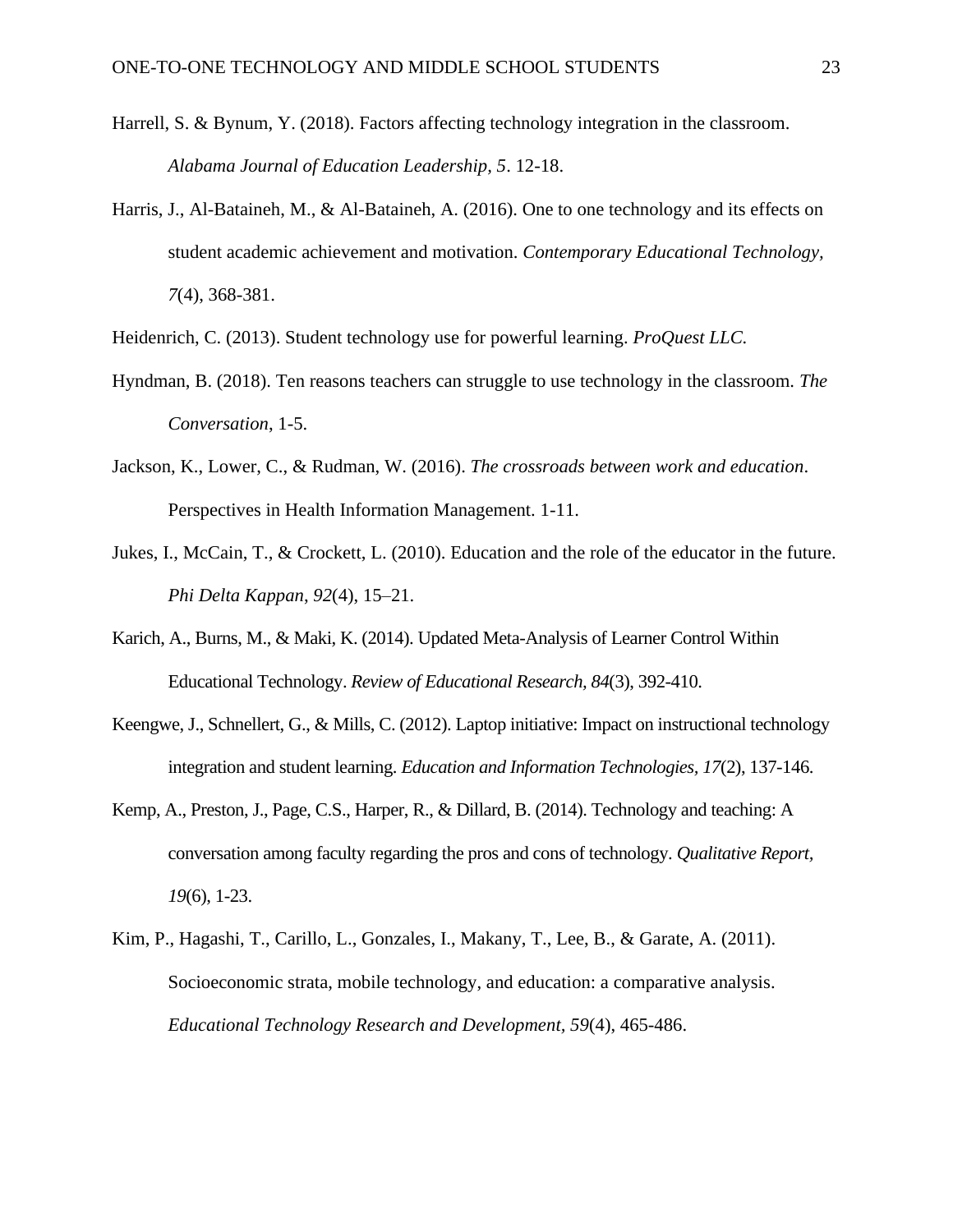- Lee, E., & Hannafin, M. J. (2016). A design framework for enhancing engagement in studentcentered learning: Own it, learn it, and share it. *Educational Technology, Research and Development, 64*(4), 707-734.
- Lei, H., Cui, Y., & Zhou, W. (2018). Relationships between student engagement and academic achievement: A meta-analysis. *Social Behavior and Personality: An International Journal, 46*(3), 517-528.
- Leer, R. & Ivanov, S. (2013). Rethinking the future of learning: The possibilities and limitations of technology in education in the 21st century. *The International Journal of Organizational Innovation, 5*(4), 14-20.
- Liu, M., Navarrete, C., & Wivagg, J. (2014). Potentials for mobile technology for K-12 education: An investigation of iPod Touch use for English language learners in the United States. *Educational Technology and Society, 17*(2), 115-126.
- Mitchell, G., Wohleb, E., & Skinner, L.B. (2016). Perceptions of public educators regarding accessibility to technology and the importance of integrating technology across curriculum. *The Journal of Research in Business Education, 57*(2), 14.
- Nemeth, K. & Simon, F. (2013). Using technology as a teaching tool for dual language learners in preschool through grade 3. *Young Children, 68*(1), 48-52.
- Nikolopoulou, K. & Gialamas, V. (2013). Barriers to the integration of computers in early childhood settings: Teachers' perceptions. *Education and Information Technologies, 20*(2), 285-301.
- Olmstead, C. (2013). Using technology to increase parental involvement in schools. *Tech Trends, 57*(6), 28-37.